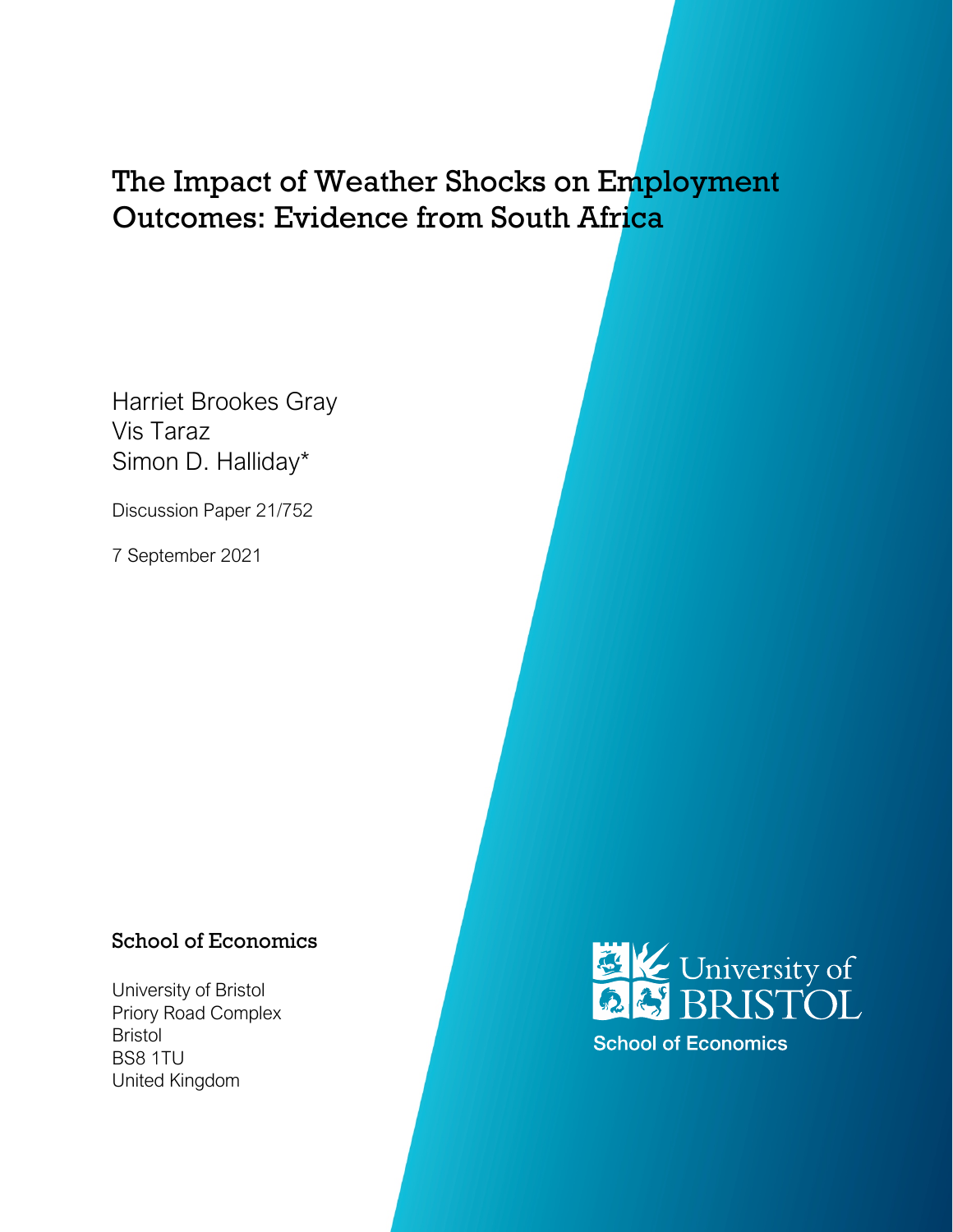# The Impact of Weather Shocks on Employment Outcomes: Evidence from South Africa

Harriet Brookes Gray, Vis Taraz, and Simon D. Halliday<sup>∗</sup>

September 7, 2021

#### Abstract

As climate change accelerates, the frequency of extreme weather conditions will increase. We assess the impact of rising temperatures and drought on the employment outcomes of working–age individuals in South Africa between 2008 and 2017. We merge high-resolution weather data with panel survey data that contains individual labor market outcomes and estimate causal impacts using a fixed effects framework. We find that drought conditions decrease the likelihood that an individual is employed by approximately 3.2 percentage points. These effects are concentrated in the service sector and in provinces that are more reliant on tourism. The employment outcomes of women, part-time workers, and workers without a high school diploma appear to especially sensitive to drought. Taken together, our results suggest that the impacts of climate change will be felt unequally by South Africa's workers.

JEL Classification: J21, O12, O55, Q54, Q56

Keywords: employment, unemployment, climate change, drought, South Africa

<sup>∗</sup>Brookes Gray: Princeton University, Industrial Relations Section, Louis A. Simpson International Building, Princeton, NJ 08544 (email: harrietbrookesgray@gmail.com). Taraz: Corresponding author: Smith College, Department of Economics, Wright Hall, 5 Chapin Drive, Northampton, MA 01063-6317 (email: vtaraz@smith.edu). Halliday: University of Bristol, School of Economics, 12A Priory Rd, Bristol BS8 1TU, United Kingdom (email: simon.halliday@bristol.ac.uk). We are grateful for feedback from Maggie Liu and Charles Staelin.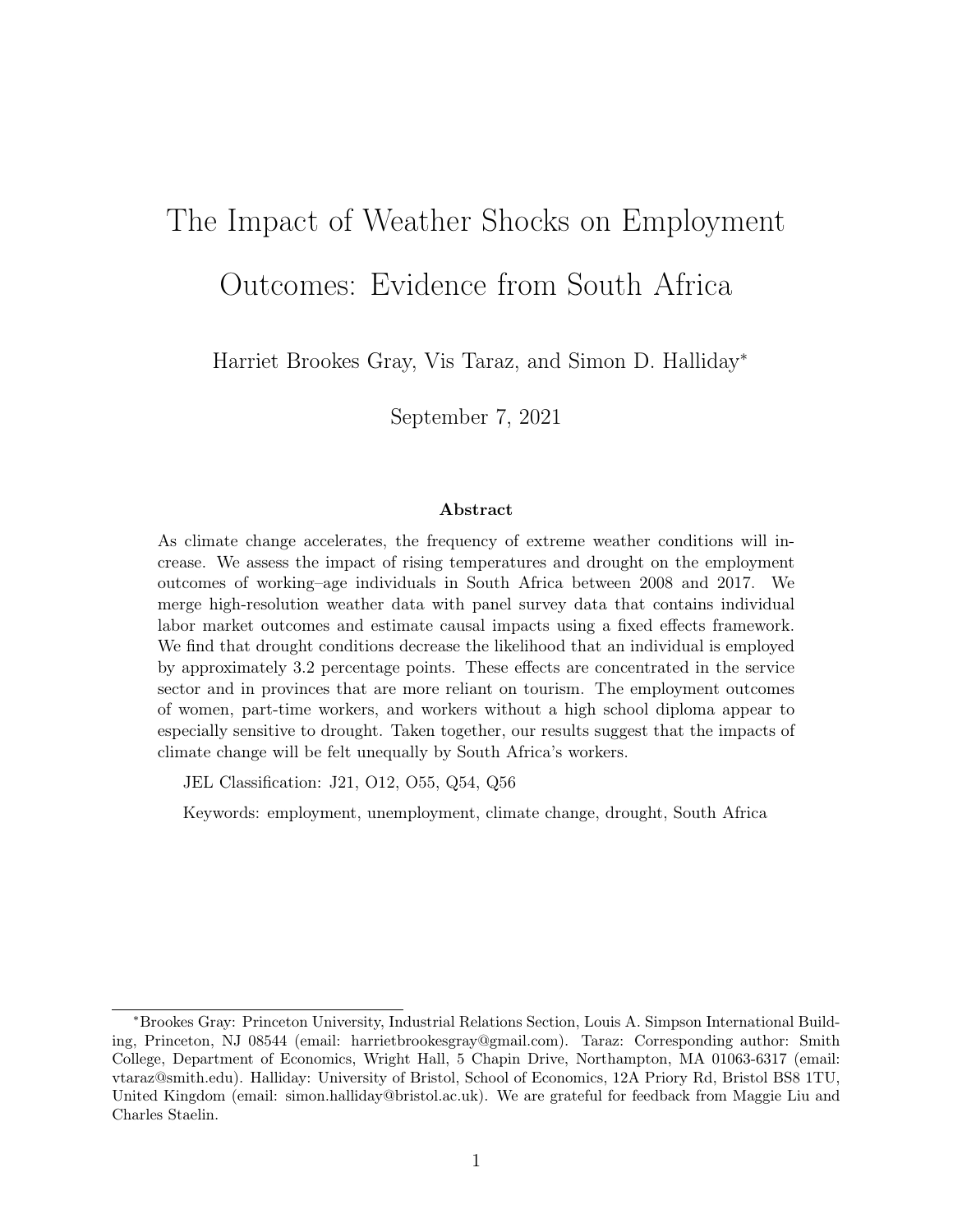#### 1 Introduction

A key aspect of economic development is the degree to which an economy's production is independent of environmental volatility [\(Deryugina and Hsiang,](#page-23-0) [2017\)](#page-23-0). As economies become wealthier, they are better able to insulate themselves from destabilizing environmental fluctuations through adaptation, technological innovation, and industrial-centered production [\(Dell et al.,](#page-23-1) [2014\)](#page-23-1).

Despite these efforts to protect themselves, all economies still experience the adverse effects of climate change [\(Graff Zivin and Neidell,](#page-23-2) [2014;](#page-23-2) [Colacito et al.,](#page-22-0) [2019\)](#page-22-0). Importantly, many low- and middle-income countries are particularly vulnerable to extreme fluctuations in weather brought on by climate change for reasons including limited adaptive capacity, higher dependency on agriculture, high unemployment, and high poverty levels [\(Xie,](#page-26-0) [2021\)](#page-26-0). High temperatures lower aggregate economic output [\(Hsiang,](#page-24-0) [2010;](#page-24-0) [Dell et al.,](#page-23-3) [2012;](#page-23-3) [Burke and](#page-22-1) [Emerick,](#page-22-1) [2016;](#page-22-1) [Deryugina and Hsiang,](#page-23-0) [2017;](#page-23-0) [Jain et al.,](#page-24-1) [2020\)](#page-24-1), and an increased frequency of heat waves, drought, and other extreme weather conditions may induce significant changes to the workforce in low- and middle-income economies.

South Africa presents a critical study setting for these questions as the country has faced high poverty levels and an unemployment rate of 29.1% in 2019 [\(Statistics South](#page-25-0) [Africa,](#page-25-0) [2019\)](#page-25-0). Annual average temperatures have increased by 1.5 times the observed global average of 0.65°C over the past five decades, and extreme weather events such as drought have increased in frequency [\(Ziervogel et al.,](#page-26-1) [2014\)](#page-26-1). Given the already high rate of poverty and unemployment in South Africa, any additional adverse impacts of weather shocks on employment outcomes are likely to have substantial economic and social welfare costs.

In this paper, we analyze the impact of extreme weather conditions—specifically rising temperatures and drought—on employment outcomes in South Africa. We use highresolution temperature and precipitation data, which we merge with individual-level panel survey data to evaluate employment outcomes in response to the aforementioned weather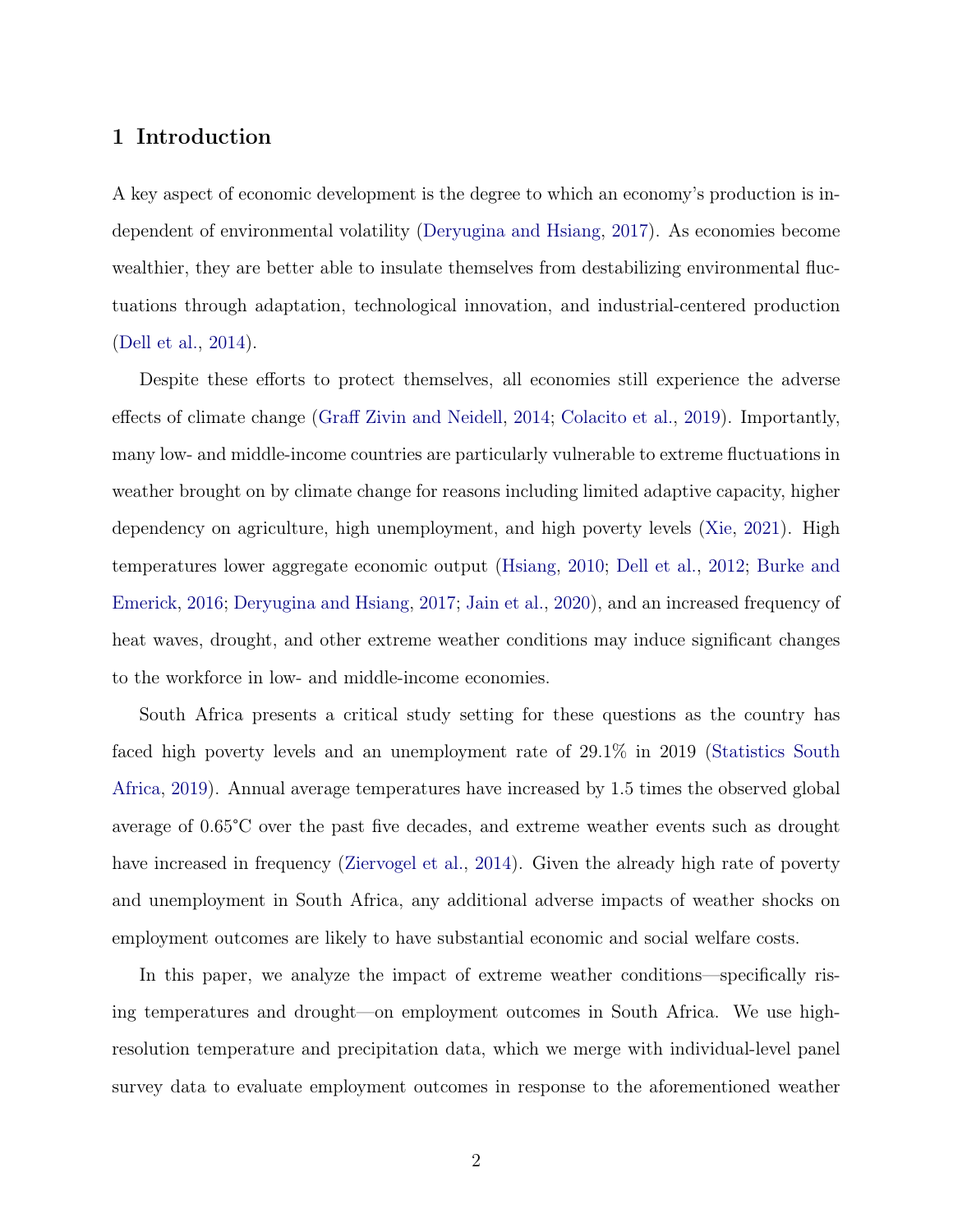shocks. We explore the impacts of weather shocks on general employment outcomes as well as sector-specific employment in the agricultural, manufacturing, and service sectors.

In our background section, we delineate three mechanisms that may link weather shocks to employment outcomes. Temperature and precipitation shocks can affect labor market outcomes via adverse impacts on agricultural production which may spill over to other sectors [\(Liu et al.,](#page-24-2) [2021\)](#page-24-2). Conversely, temperature and precipitation shocks may directly impact labor productivity, which in turn may effect the demand for labor in the manufacturing sector and other sectors [\(Graff Zivin and Neidell,](#page-23-2) [2014;](#page-23-2) [Zander et al.,](#page-26-2) [2015;](#page-26-2) [Adhvaryu et al.,](#page-22-2) [2019\)](#page-22-2). Lastly, in economies highly reliant on tourism, adverse temperature and precipitation shocks may affect the demand for labor in sectors such as the service sector that rely on tourists for revenue [\(Hoogendoorn and Fitchett,](#page-24-3) [2018;](#page-24-3) [Dube et al.,](#page-23-4) [2021\)](#page-23-4).

To explore the relationship between weather shocks and employment outcomes, we use individual panel survey data from the National Income Dynamics Study (NIDS) of South Africa. NIDS collects individual employment, income, and consumption data from a representative sample of the South African population at two-year increments starting in 2008. We use all five waves of NIDS, spanning 2008 to 2017. We merge this individual survey data with hourly temperature and precipitation data from the ERA5 reanalysis weather dataset (1979 to present). We aggregate this hourly data to the calendar year level. Spatially, our weather variables capture temperature and precipitation at the district level for each of South Africa's 52 districts – the most spatially granular level possible given the data available.

Our empirical strategy follows the recent climate–economy literature and relies on the quasi-randomness of year-to-year weather fluctuations. We estimate the impact of rising temperatures and drought on the likelihood of sectoral employment among a representative sample of the working-age South African population. Our unit of observation is an individual in a particular year and district. We use a linear probability model with district fixed effects and year fixed effects. In addition to these fixed effects, we control for individual characteristics such as race, gender, and education. Our identifying assumption is that, con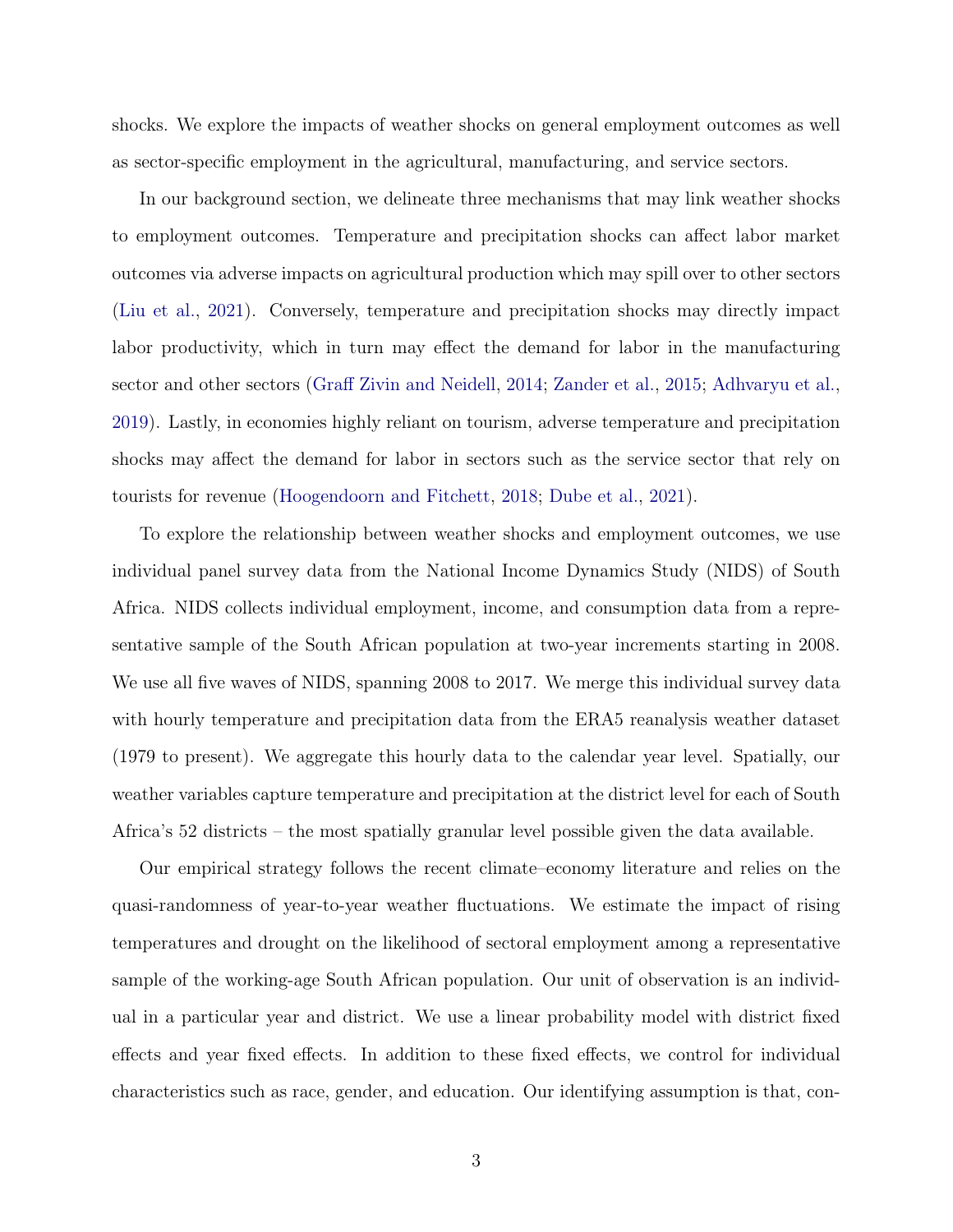ditional on these district and year fixed effects, year-to-year variation in weather is essentially random. Hence, we can interpret our estimates as the causal impacts of weather shocks on employment outcomes.

We fail to detect a statistically significant effect of rising temperatures on employment outcomes, both when we use an average temperature specification and a degree day specification. In contrast, we find that drought conditions (during the twelve months prior to the survey interview date) have a statistically significant impact on the likelihood of any employment, decreasing the probability that an individual is employed at all by 3.2 percentage points. These effects are driven by the service sector: drought has a statistically significant negative impact on service sector employment. We fail to detect any impact of drought on the likelihood of employment in the agriculture or manufacturing sectors. Finally, we uncover interesting heterogeneous effects. The negative impacts of drought on employment are concentrated in provinces with a higher reliance on tourism. Furthermore, the negative effects of drought on employment appear to be greater for women, part-time workers, and workers without a high school diploma, suggesting that the most vulnerable segments of the population may be the most adversely effected.

Our results reflect the impact of South Africa's severe El Niño drought that started in 2015 and which has led to official declarations of disaster in all but two of the nine provinces of South Africa over the last 5 years [\(Agri SA,](#page-22-3) [2016;](#page-22-3) [Muyambo et al.,](#page-25-1) [2017\)](#page-25-1). The negative effect of drought on employment outcomes in the service sector—the largest employment sector of the South African economy—suggests that a large swath of workers in South Africa are vulnerable to weather shocks. As climate change intensifies, these workers may experience substantial social and economic welfare costs. Our results highlight that climate impacts can be heterogeneous within a country, can depend on the structure of the economy, and can impact certain demographic groups more intensely than others.

We contribute to two strands of the research literature. First, we contribute to the rapidly growing literature on the impacts of climate change on labor markets. Second, we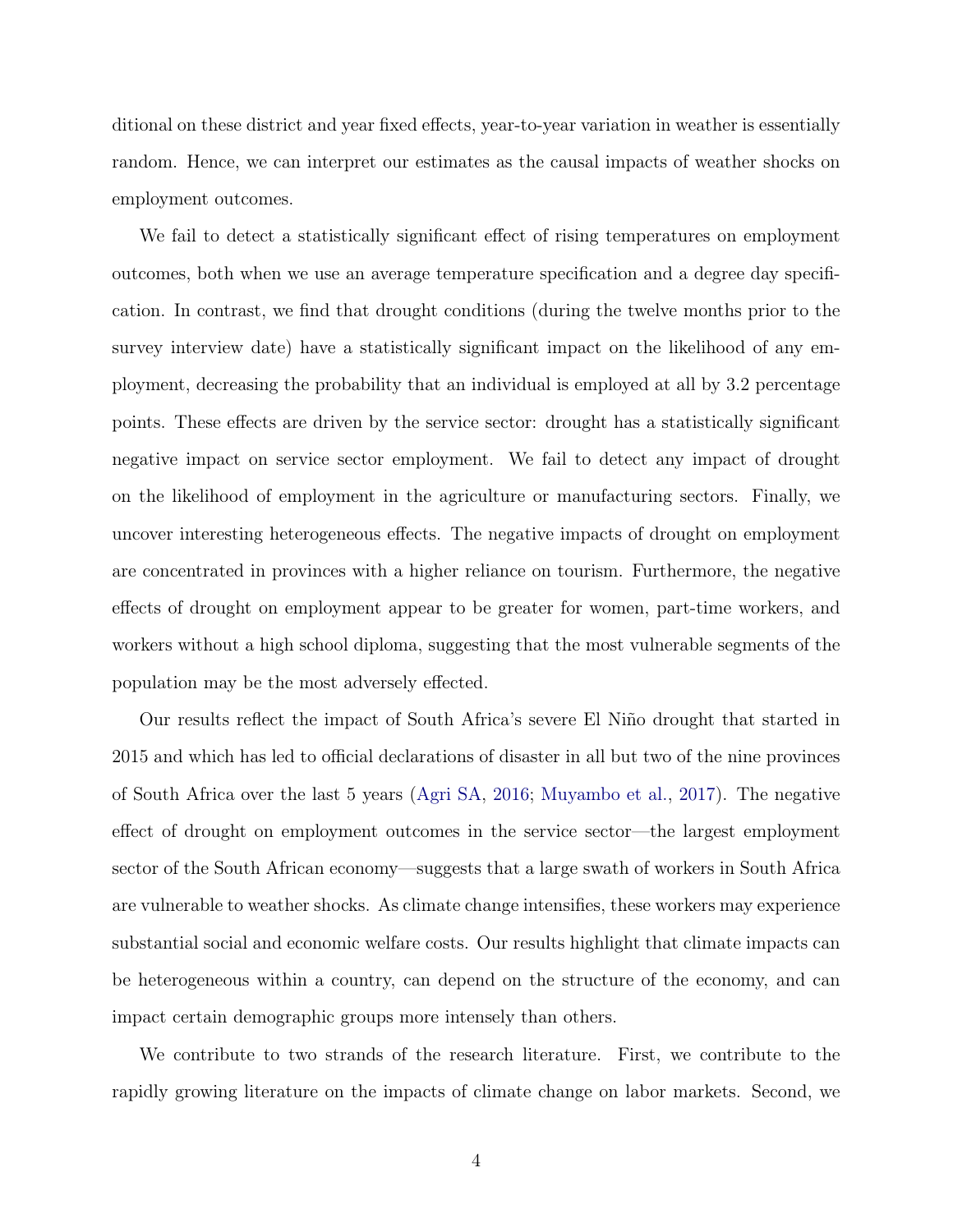contribute to the more specific literature on the impact of drought on the South African economy. We describe these strands of the literature in more depth in Section [2;](#page-6-0) here we highlight a few key papers of interest from each strand. Considering the growing literature on the impact of weather shocks on employment outcomes, [Graff Zivin and Neidell](#page-23-2) [\(2014\)](#page-23-2) find that higher temperatures result in large reductions in U.S. labor supply in industries with high exposure to climate. Similarly, [Xie](#page-26-0) [\(2021\)](#page-26-0) finds that quarterly heat shocks lead to significant increases in the propensity of manufacturing-worker layoff. [Antonelli et al.](#page-22-4) [\(2020\)](#page-22-4) find that temperature has a nonlinear effect on labor supply in Uganda, with number of hours worked being optimized at 21.3°C. [Shayegh et al.](#page-25-2) [\(2020\)](#page-25-2) find that the optimal temperatures for weekly labor supply in South Africa are heterogeneous across different sectors of the economy. Relative to this literature, we make several important contributions. First, we focus our analysis on the impact of drought, whereas the bulk of the existing literature looks at the impact of rising temperatures. Second, we focus on the extensive margin (employment status), which complements existing analyses, such as [Shayegh et al.](#page-25-2) [\(2020\)](#page-25-2), that focus on the intensive margin (hours worked). Third, we document important impacts of weather shocks on the service sector, whereas the existing literature has largely focused on the agricultural and manufacturing sectors. Finally, our use of detailed micro-data allows us to explore heterogeneous effects by demographic features (gender, education) and by the structure of the economy (reliance on tourism). This analysis of heterogeneity is important, as earlier work highlights that climate change impacts will be highly unequal, even within countries [\(Park et al.,](#page-25-3) [2018;](#page-25-3) [Winsemius et al.,](#page-26-3) [2018\)](#page-26-3).

Considering the literature on the impact of drought on the South African economy, there are a few key papers of note. [Dube et al.](#page-23-4) [\(2021\)](#page-23-4) finds that drought reduces tourist arrivals and tourist spending in the Western Cape province. Other work has focused on the impact of drought on the agricultural sector in South Africa [\(Hlalele et al.,](#page-24-4) [2016;](#page-24-4) [Agri SA,](#page-22-3) [2016\)](#page-22-3). We make several contributions to this strand of literature. First, we undertake a countrywide analysis, whereas much of the earlier work has focused on a single province or location.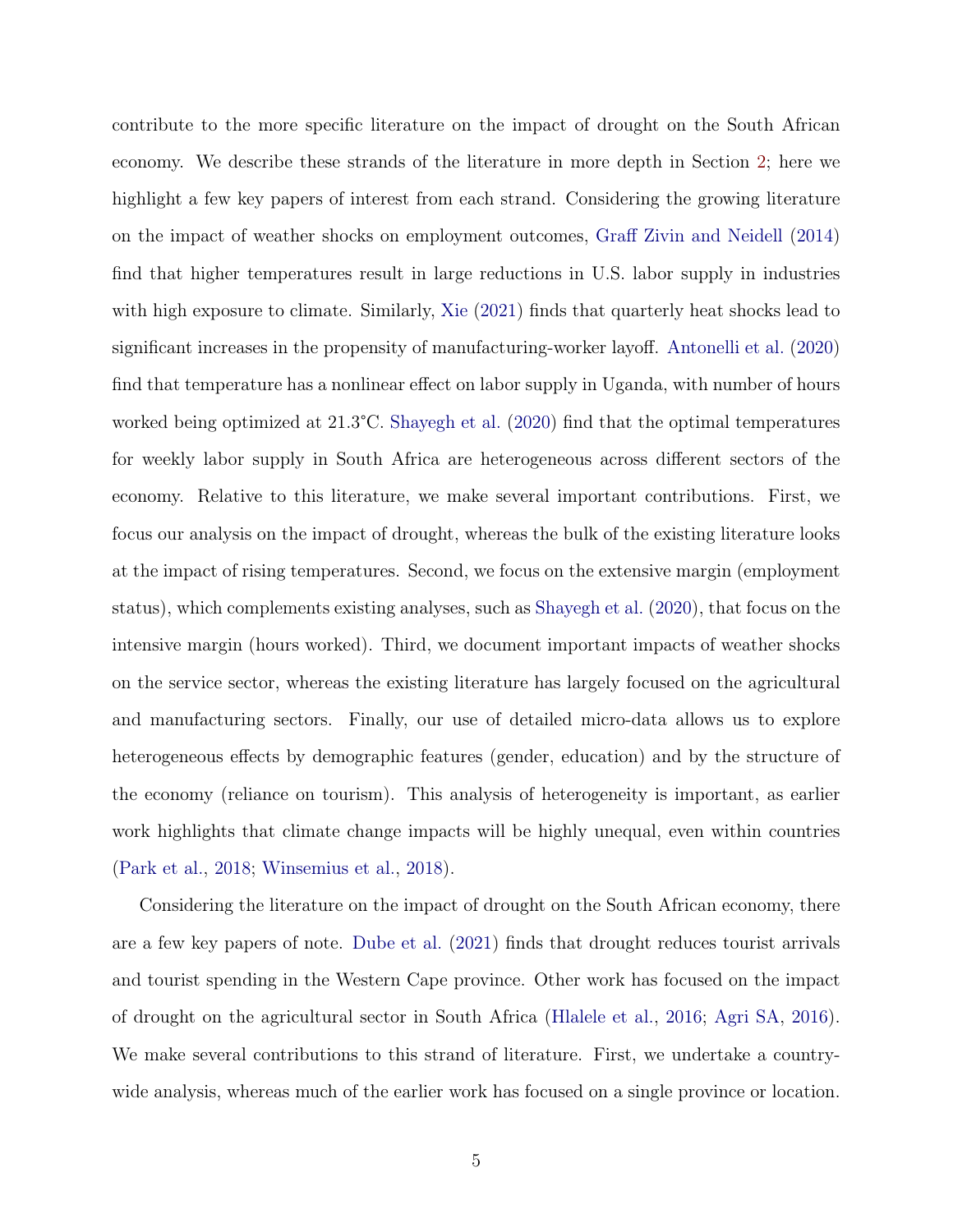Second, we use detailed micro data with a large sample size, whereas much of the earlier work has relied on qualitative data with relatively small samples. Finally, we look at concrete impacts of drought on service sector employment, whereas much of the earlier literature has focused on the agricultural sector or on specific tourist outcomes (such as arrivals data) instead of directly looking at employment outcomes.

Our results are highly policy-relevant, given South Africa's significant levels of poverty and inequality, and unemployment, as climate change may have significant impacts on worker welfare given the high unemployment and poverty rates.<sup>[1](#page-6-1)</sup> Moreover, assessing the potential costs of climate change in upper-middle-income countries such as South Africa, and the degree to which they can insulate themselves from extreme weather conditions provides an important perspective in the formulation of effective climate mitigation policy in Africa more broadly.

The rest of this paper is organized as follows. Section [2](#page-6-0) provides background on the literature on weather shocks and employment and gives context on the South African labor market. Section [3](#page-11-0) provides an overview of our data. Section [4](#page-14-0) outlines our empirical strategy. Section [5](#page-15-0) presents our results. Finally, in Section [6,](#page-19-0) we conclude.

#### <span id="page-6-0"></span>2 Background

#### 2.1 Weather Shocks and Employment

The climate–economy literature provides evidence that adverse weather conditions can affect a country's economic prosperity by hindering labor productivity, lowering agricultural and industrial output and reducing investment [\(Acevedo et al.,](#page-22-5) [2020\)](#page-22-5). For example, temperature shocks are found to lower aggregate economic output, inhibit economic growth, and reduce GDP per capita [\(Hsiang,](#page-24-0) [2010;](#page-24-0) [Jones and Olken,](#page-24-5) [2010;](#page-24-5) [Dell et al.,](#page-23-3) [2012;](#page-23-3) [Burke et al.,](#page-22-6) [2015;](#page-22-6) [Jain et al.,](#page-24-1) [2020\)](#page-24-1). Prior literature exploring climate change and labor market dynamics

<span id="page-6-1"></span><sup>&</sup>lt;sup>1</sup>The most recently reported Gini coefficient and poverty headcount for South Africa are 0.65 [\(Statistics](#page-25-4) [South Africa,](#page-25-4) [2020\)](#page-25-4) and 55.5% [\(World Bank,](#page-26-4) [2014\)](#page-26-4), respectively.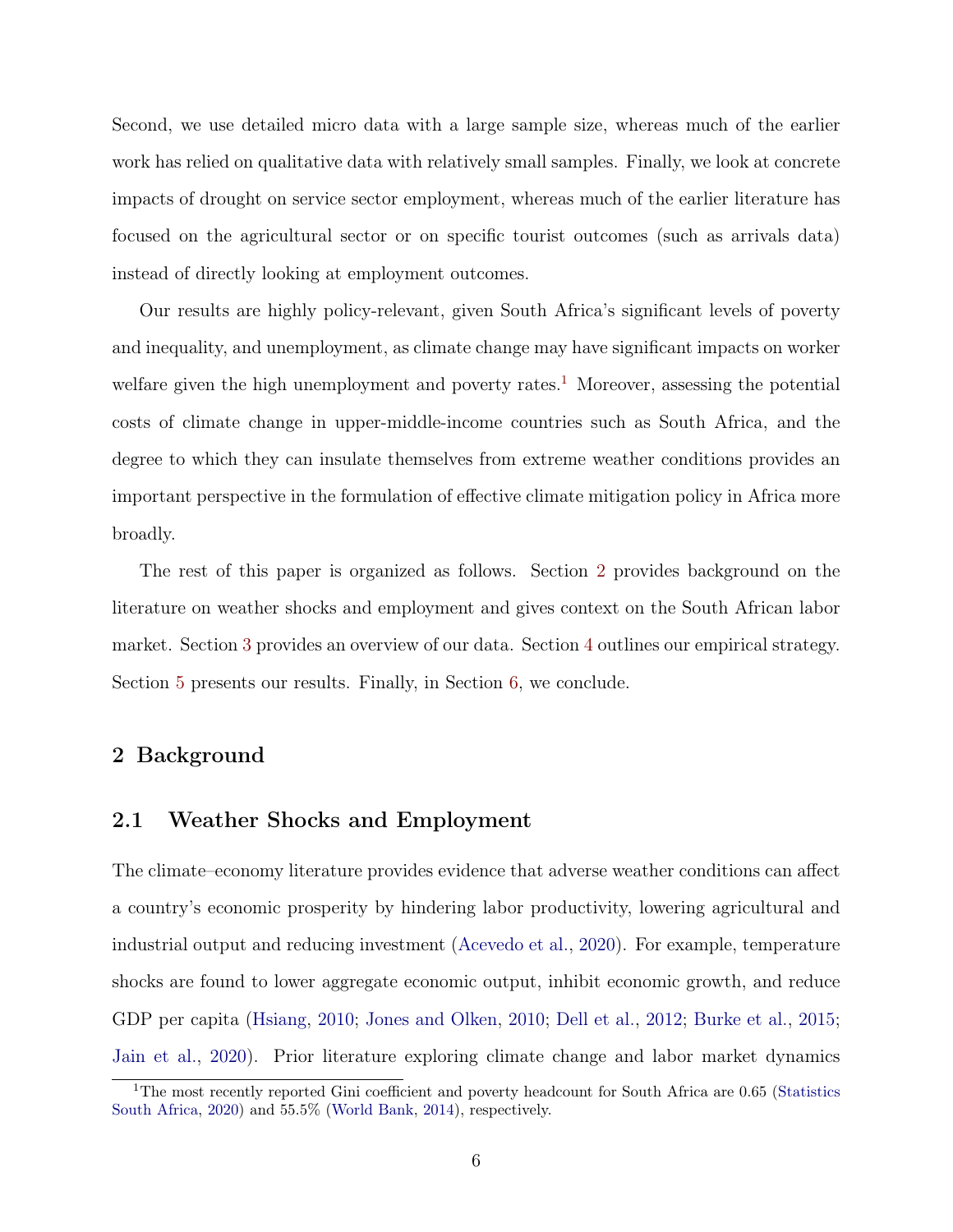highlights three primary channels through which weather shocks can impact a country's labor market. The first channel is through agriculture, the second is through direct impacts on labor productivity, and the third is through impacts on the tourism sector.

Regarding the agricultural channel, high temperatures and drought reduce crop yields and negatively impact agricultural productivity [\(Mendelsohn and Dinar,](#page-24-6) [1999;](#page-24-6) [Schlenker](#page-25-5) [and Roberts,](#page-25-5) [2009;](#page-25-5) [Lobell et al.,](#page-24-7) [2011;](#page-24-7) [Taraz,](#page-26-5) [2018;](#page-26-5) [Vargas et al.,](#page-26-6) [2018\)](#page-26-6). Farmer adaptations to weather shocks, such as investment in irrigation [\(Taraz,](#page-26-7) [2017\)](#page-26-7) or diversification [\(Alfani](#page-22-7) [et al.,](#page-22-7) [2018\)](#page-22-7) may be of limited efficacy in reducing losses. Adverse shocks to agricultural output can affect the labor market in three ways.

First, there may be a direct effect where agricultural firms decrease their demand for agricultural labor. As a result, there will be higher total unemployment driven by the higher unemployment among agricultural workers. Alternatively, agricultural workers, including those who are self-employed, may experience a decline in work hours or wages. Farmers may increase off-farm activities such as casual labor and small business, while decreasing on-farm activities [\(Dassanayake et al.,](#page-23-5) [2018\)](#page-23-5).

Second, in the presence of intersectoral input-output linkages, a decline in agricultural production could lead to negative fluctuations in industries that use agricultural output in their own production processes [\(Acemoglu et al.,](#page-22-8) [2012\)](#page-22-8). Thus, there may be an indirect effect whereby labor demand declines in agriculture and other sectors of the economy, such as agricultural-related manufacturing and food processing. This decline in labor demand from both agriculture and related manufacturing could increase the total unemployment.

Third, if there is a decline in agricultural output that decreases agricultural employment, wages, or incomes, there may be a decline in the local demand for manufactured goods and services, especially if there are barriers to internal trade, or if some goods are non-tradable [\(Henderson et al.,](#page-23-6) [2017;](#page-23-6) [Emerick,](#page-23-7) [2018;](#page-23-7) [Santangelo,](#page-25-6) [2019;](#page-25-6) [Liu et al.,](#page-24-2) [2021\)](#page-24-2). If the decrease in local demand for tradable goods and services is substantial, lower agricultural incomes or wages and increased layoffs could reduce local non-agricultural firm revenue and profitability,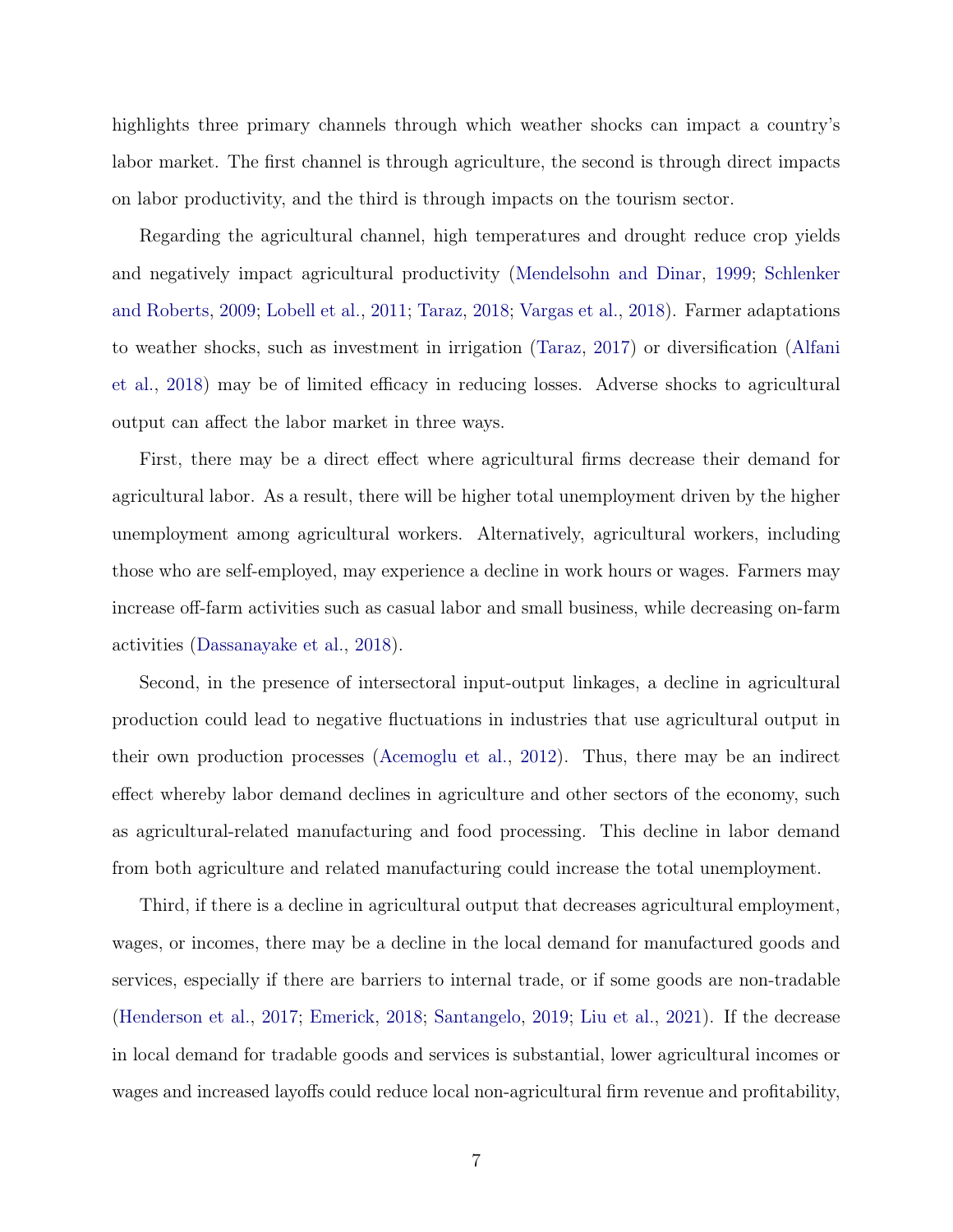leading to a decline in labor demand from these sectors.

The indirect effects of adverse weather shocks on non-agricultural firms suggest that nonagricultural sectors may not absorb agricultural workers who have become unemployed or experienced a negative income shock, and may even lay off their own workers, potentially contributing to the total increase in unemployment.

However, an important modulating factor to consider is market integration. Weatherdriven agricultural productivity shocks may not increase unemployment in the non-agricultural sector if markets are well-integrated regionally or globally, and if labor markets are flexible [\(Colmer,](#page-22-9) [2021\)](#page-22-9). First, if markets are well-integrated, a negative productivity shock to agriculture (holding demand constant) will not change agricultural prices as agricultural imports will fill the supply gap. As a result, non-agricultural firms that use agriculture outputs as inputs will not experience any adverse supply shocks to their production processes. Second, holding the supply of tradable goods and services constant, any decline in local consumer demand resulting from agricultural unemployment or income shocks would be mitigated by global demand and demand from other regions in the country, preventing any negative local demand effects. Therefore, in the presence of well integrated markets, nonagricultural firms could absorb labor that shifts away from agriculture as a result of adverse weather shocks.

The second channel through which weather shocks can impact labor markets is a physiological channel. High temperatures can lower endurance, increase fatigue, and reduce cognitive performance, inhibiting labor productivity [\(Pilcher et al.,](#page-25-7) [2002;](#page-25-7) [Hancock et al.,](#page-23-8) [2007\)](#page-23-8). Decreased labor productivity can result in declines and agricultural and non-agricultural output [\(Kjellstrom et al.,](#page-24-8) [2009;](#page-24-8) [Hsiang,](#page-24-0) [2010;](#page-24-0) [Hsiang et al.,](#page-24-9) [2013;](#page-24-9) [Graff Zivin and Neidell,](#page-23-2) [2014;](#page-23-2) [Zander et al.,](#page-26-2) [2015;](#page-26-2) [Adhvaryu et al.,](#page-22-2) [2019\)](#page-22-2). For example, [Somanathan et al.](#page-25-8) [\(2021\)](#page-25-8) find that worker productivity in the Indian manufacturing sector declines by 2% to 4% per degree Celsius above 27°C. In a similar vein, [Oliveira et al.](#page-25-9) [\(2021\)](#page-25-9) find that higher temperatures reduce non-agricultural wages in Brazil. Furthermore, sustained high temperatures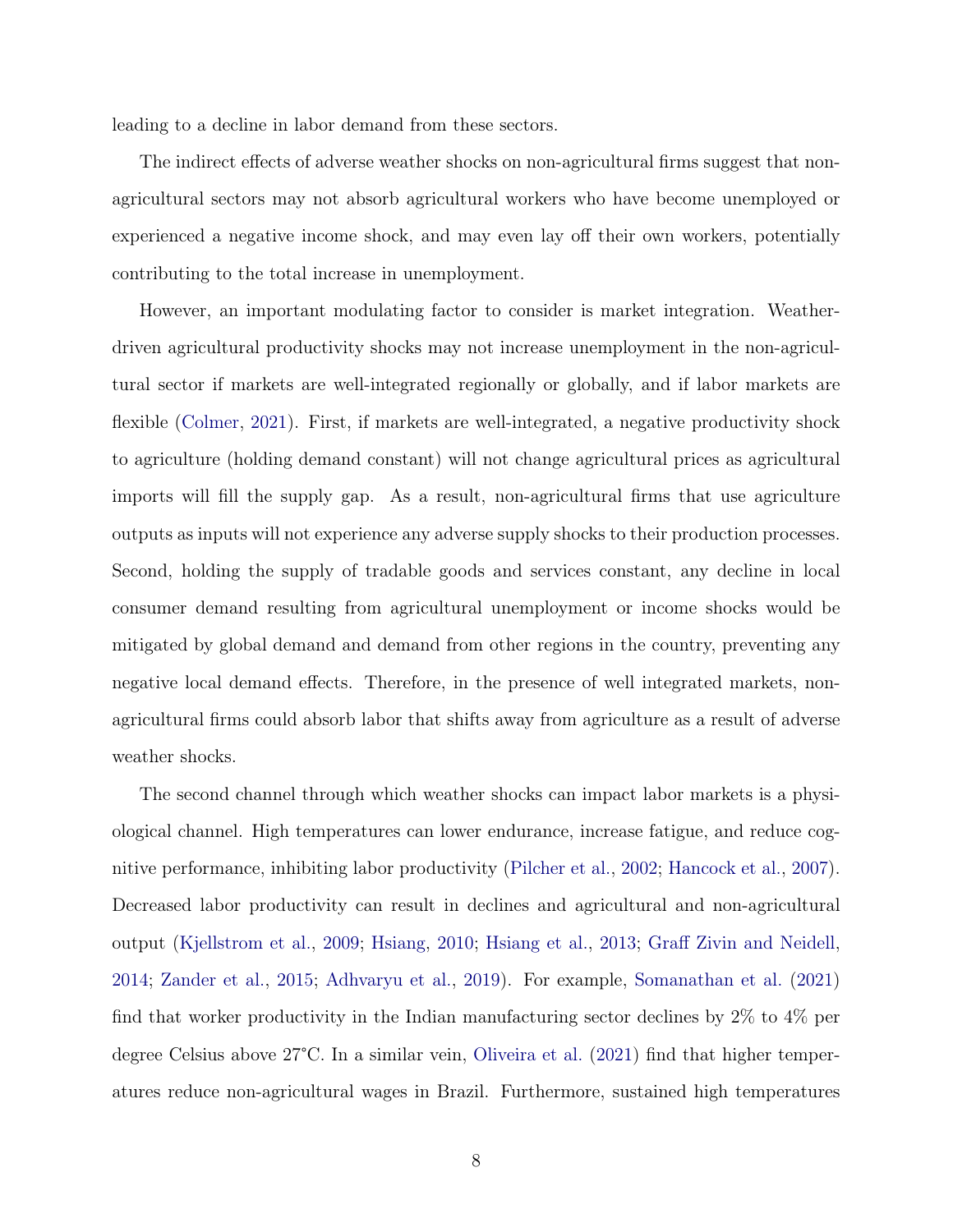also increase the frequency of worker absenteeism. In the U.S. [Graff Zivin and Neidell](#page-23-2) [\(2014\)](#page-23-2) find that temperatures above 29°C decrease labor supply in industries with high exposure to climate such as agriculture, manufacturing, and construction. [Graff Zivin and Neidell](#page-23-2) [\(2014\)](#page-23-2) suggest that these effects will be amplified in low- to middle-income economies.

Therefore, a worker could be laid off due to weather-driven individual productivity declines or reduce their labor supply. These workers may find it difficult to reallocate into a different sector or transition into a different job within the same sector for a number of reasons. For example, if a worker is laid off, other employers may take a layoff to signal that the worker is a "low productivity type" and be reluctant to hire them [\(Xie,](#page-26-0) [2021\)](#page-26-0).

Second, workers may experience high transition costs as well as frictions in the job rematching process that prevent them from reallocating their labor. These effects may be exacerbated in low- and middle-income countries where workers experience greater intersectoral reallocation frictions relative to what they would experience in wealthier countries [\(Goldberg and Pavcnik,](#page-23-9) [2007;](#page-23-9) [Dix-Carneiro,](#page-23-10) [2014;](#page-23-10) [Autor et al.,](#page-22-10) [2014\)](#page-22-10).

When upper-middle-income countries that already have a high baseline unemployment rate experience heat-induced labor productivity shocks, these shocks may severely worsen workers' economic welfare and employment outcomes. Consider Brazil, an economy similar to that of South Africa. When Brazilian workplaces experience heat shocks, daily maximum temperatures above 31 °C, the workers in those workplaces experience a greater likelihood of being laid off–an 11% increase in the baseline propensity to be laid off [\(Xie,](#page-26-0) [2021\)](#page-26-0). Furthermore, a substantial portion of these manufacturing workers who experience weather-driven layoffs fail to find any formal re-employment within 36 months. Hence, weather-driven layoffs may lead to persistent negative employment outcomes if workers are unable to transition into different jobs.

A third channel by which weather shocks may affect labor markets is via an economy's dependence on tourism. [Thomas et al.](#page-26-8) [\(2013\)](#page-26-8) give a useful overview of the myriad ways that drought can affect the tourism and recreation sector, emphasizing the importance of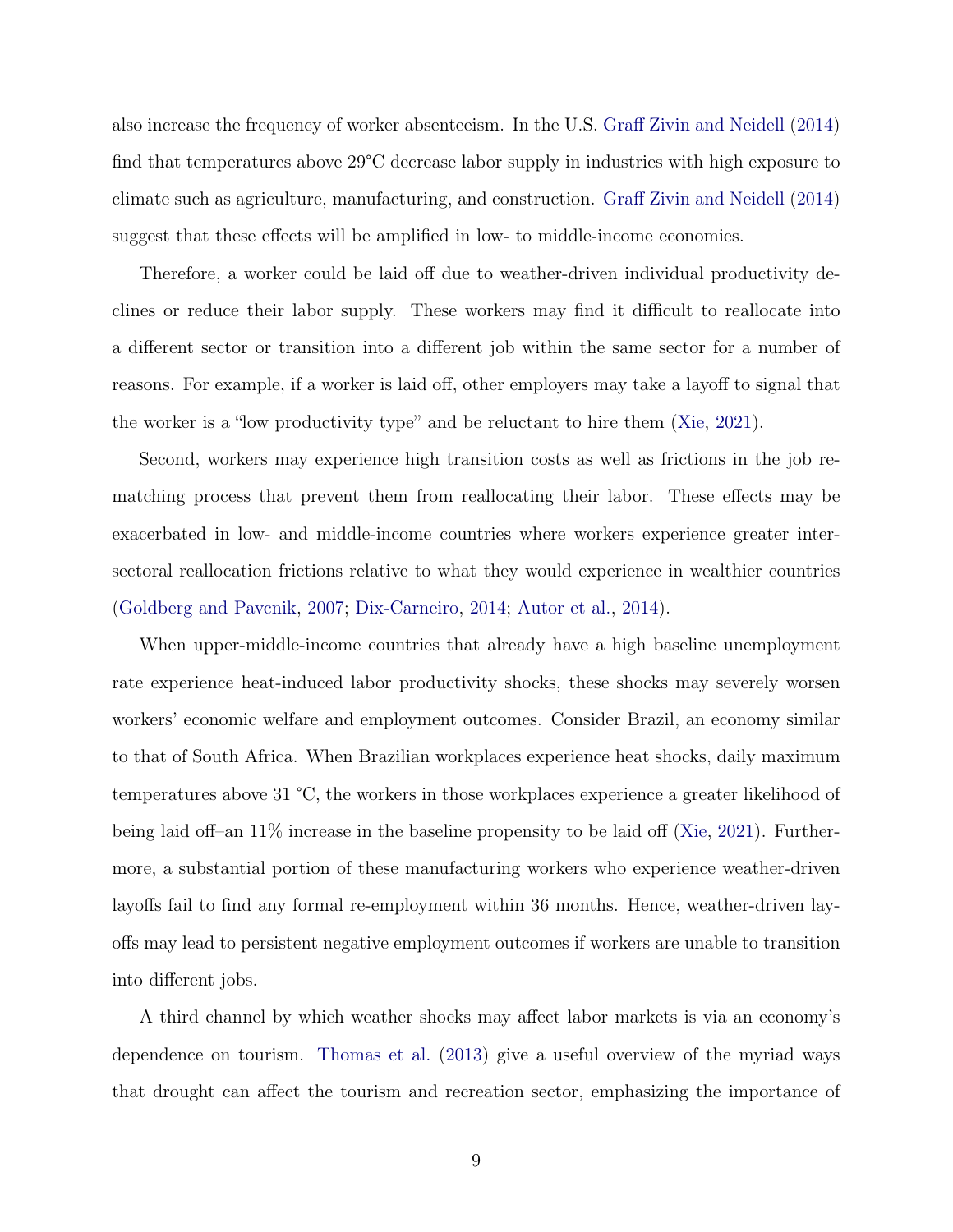three measures: exposure to drought, sensitivity to drought, and adaptive capacity. The authors emphasize that tourism, like agriculture, is a climate-sensitive sector of the economy. [Otrachshenko and Nunes](#page-25-10) [\(2021\)](#page-25-10) explore the impact of climate-change-induced wildfires on tourism. [Hoogendoorn and Fitchett](#page-24-3) [\(2018\)](#page-24-3) focus on the African context, and emphasize that changes in temperature and precipitation will have significant impacts on the tourism sector in Africa. The authors emphasize that the lack of capital intensity and technological flexibility of many African countries will heighten the sensitivity of the tourism sector in those countries to drought and other facets of climate change. [Mathivha et al.](#page-24-10) [\(2017\)](#page-24-10) and [Dube and Nhamo](#page-23-11) [\(2020\)](#page-23-11) look at the impact of drought in South African on tourist arrivals to Kruger National Park, while [Dube et al.](#page-23-4) [\(2021\)](#page-23-4) explores the impact of drought on tourism in the Western Cape. In all cases, the authors emphasize that reductions in tourist arrivals and tourist spending are likely to have significant impacts on employment in that sector.

#### 2.2 South African Labor Market

Having considered three major channels by which weather shocks may influence labor market outcomes, we now provide some country-specific context on the South African labor market. Several distinct features of the South African labor market may influence how workers and firms respond to weather shocks, in ways that have not been observed elsewhere. First, South Africa has a large and persistent unemployment rate. In 2020, Q1, unemployment was 30.1% using the narrow definition and 39.7% using the expanded definition to include discouraged workers [\(Maluleke,](#page-24-11) [2020\)](#page-24-11). These high unemployment rates may pose a significant challenge to workers displaced by adverse weather shocks in finding re-employment given the large number of job searchers. Second, the South African labor market is relatively rigid given the significant role of trade unions and formal bargaining mechanisms in determining wages [\(Godfrey et al.,](#page-23-12) [2007\)](#page-23-12). The combination of high unemployment and a rigid labor market may make it difficult for workers to transition between sectors in response to weather shocks, or for sectors to absorb workers in response to such shocks. If sectors of employment such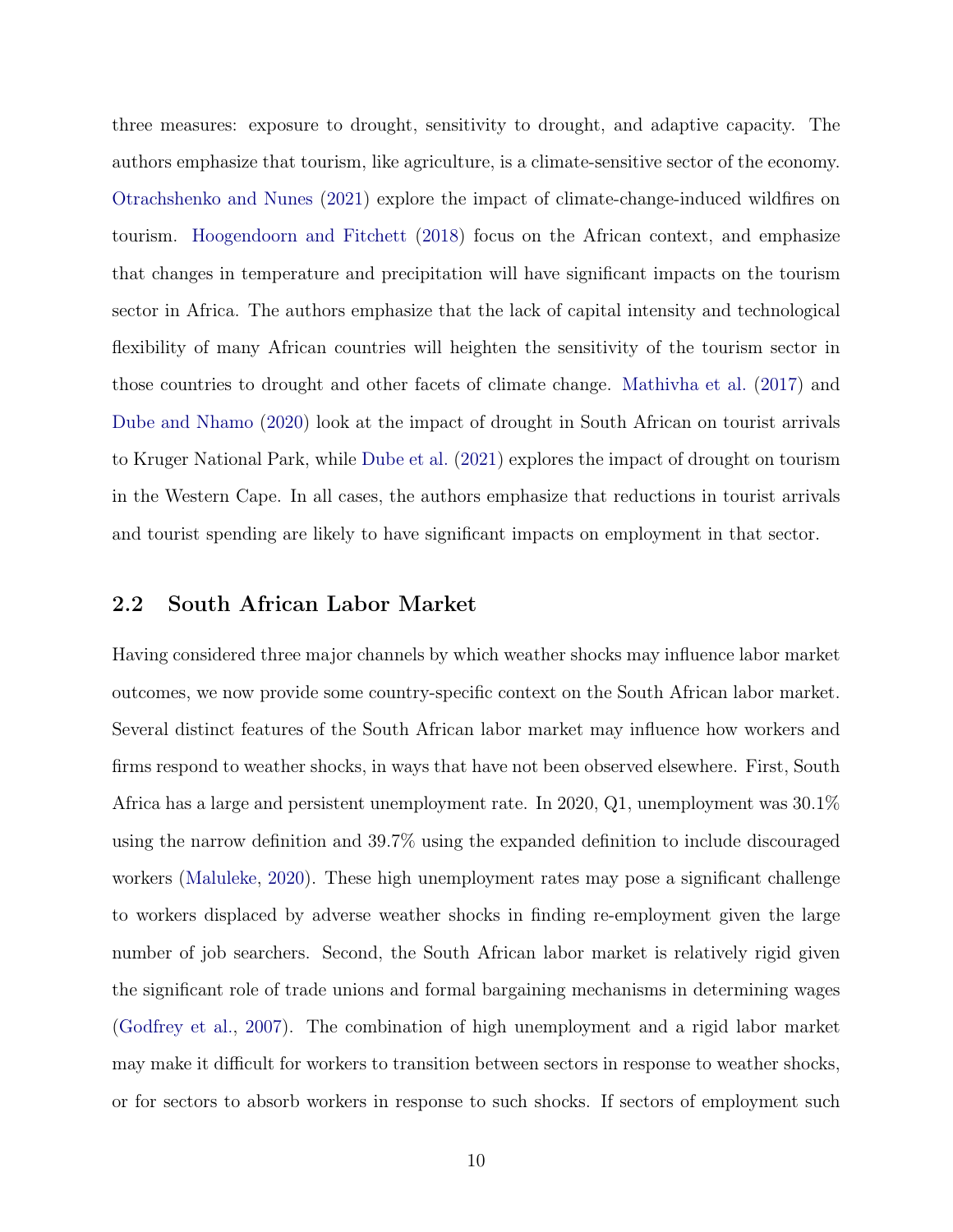as manufacturing struggle to adapt, the negative weather-driven impacts on labor markets may exacerbate the harmful effects of climate change on the economy at large.

Lastly, many low- and middle-income economies have sizeable informal sectors that can mitigate any significant losses in individual economic welfare as a result of losing formal employment. However, the informal sector in South Africa is relatively small and exhibits high barriers to entry, resulting in a potentially limited capacity of the informal sector to absorb workers displaced from formal employment as a result of a weather shock [\(Kingdon](#page-24-12) [and Knight,](#page-24-12) [2007\)](#page-24-12).

Another factor to consider is that, since 2015, South Africa has experienced severe drought, accompanied by stringent water restrictions. One can expect that these conditions have effects, directly or indirectly, on firms' employment decisions across the economy [\(Baudoin et al.,](#page-22-11) [2017\)](#page-22-11). For example, water restrictions may have hindered the hospitality industry because hotels or restaurants had to reduce how much water they used.

These distinct features suggest that the South African labor market and economy may be particularly vulnerable to adverse weather shocks, and that the impacts may be qualitatively and quantitatively different from that of other upper-middle-income economies.

#### <span id="page-11-0"></span>3 Data

We leverage two data sets to analyze the impact of weather shocks on employment in South Africa. We use high frequency and high resolution climate data and we also use detailed panel survey data containing individual labor market outcomes. From these data, we create a balanced panel where the unit of observation is an individual in a particular district in a particular year. Table [1](#page-28-0) presents the summary statistics of the weather and employment variables discussed in the following subsections.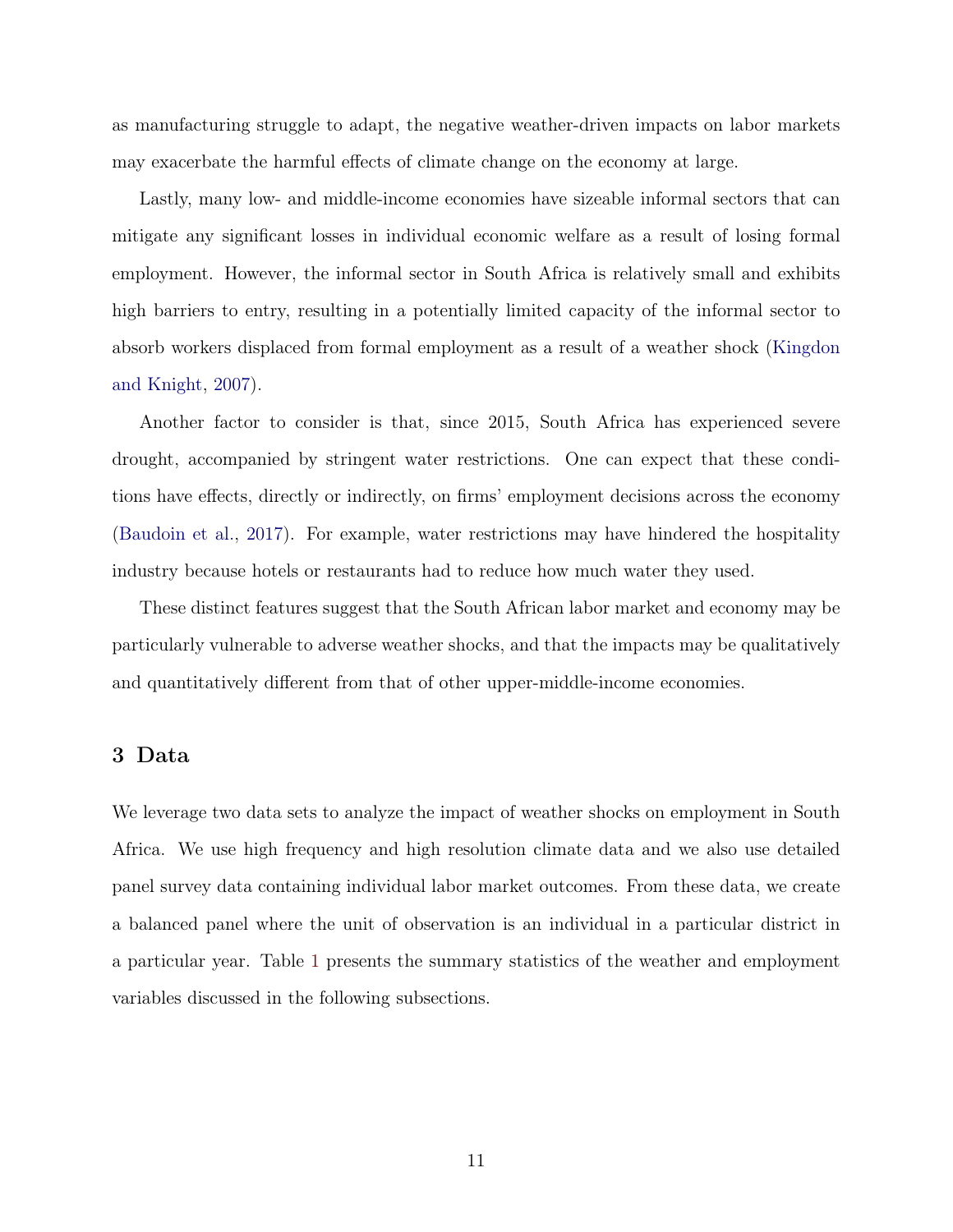#### 3.1 Weather Data

We use hourly temperature and precipitation data from the ERA5 data set. This data set provides a spatially complete record of global climate on a 0.25-by-0.25 degree resolution grid from 1979 to 2020. We use a subset of this weather data, spanning the years 1997 to 2018, and construct district-level temperature and precipitation measurements for all 52 districts of South Africa. We construct these district-level weather data using the weighted average of all grid points within 100 kilometers of each district's center (centroid). We use weights that are the inverse of the squared distance between the grid point and the district centroid. At the spatial level of the district, we aggregate the hourly temperature and precipitation measurements to the calendar year level.

We create a twelve-month drought variable at the district level. This binary dummy variable is equal to one if rainfall levels in a particular year are in the bottom 20th percentile, relative to a given district's historical distribution of precipitation. For temperature, we create two sets of temperatures variables. The first is an average temperature variable that measures the average temperature over the calendar year for every district between 1997 and 2018. These variables are measured in degrees Celsius (°C). Table [1](#page-28-0) shows that the average annual temperature is approximately 17.51 °C. Our second set of temperature variables capture the effects of extreme heat days, using a degree days specification. We construct two degree day variables, using thresholds of 28 °C and 31 °C, respectively. We define our degree day measures as:

$$
DD^{k}(T) = \sum (T - k) \times 1(T > k),
$$

where  $T$  is the observed daily temperature and  $k$  is the threshold above which temperatures are detrimental. Daily values are summed over the past twelve months. Degree days effectively capture the nonlinear impacts of high temperatures on the agricultural sector [\(D'Agostino and Schlenker,](#page-22-12) [2016\)](#page-22-12).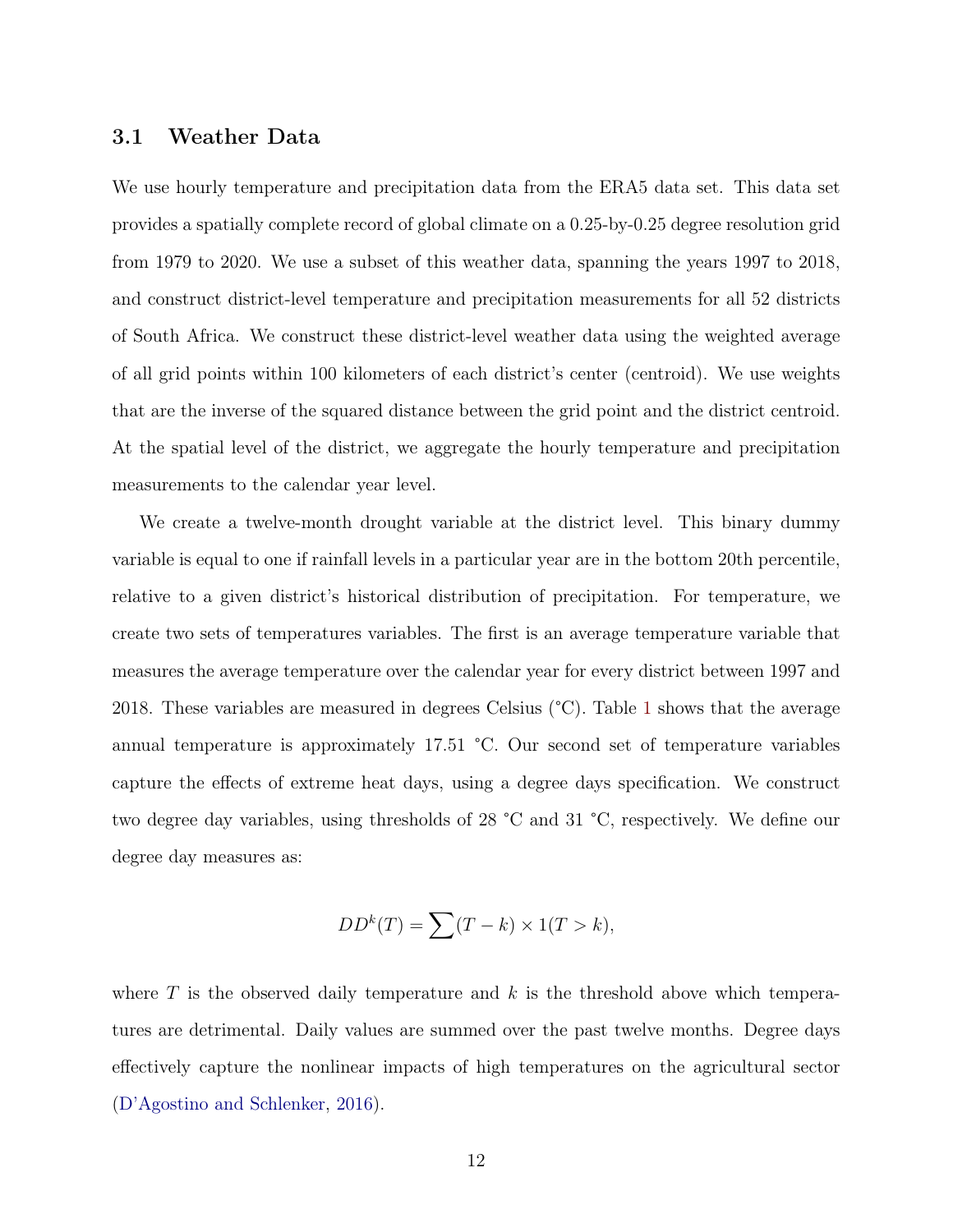For our drought and temperature measures, we construct variables based on the twelve months prior to the interview survey date. Panel B of Table [1](#page-28-0) provides summary statistics for our weather variables. To complement this, Figure [1](#page-27-0) displays the spatial variable in temperature and precipitation for the 52 districts of South Africa.

#### 3.2 Employment Data

We use individual panel data on employment from the National Income Dynamics Study (NIDS) of South Africa. NIDS collects representative household and individual employment, income, and consumption information at two-year increments starting in 2008. We use all five waves of NIDS: 2008, 2010, 2012, 2015, and 2017. To determine whether an individual is employed, we construct a binary employment variable where being employed is defined as being a working-age (age 15 or older) individual who is earning a regular wage from a formal source of employment. We exclude from our sample those who are not economically active and those who had less than three successful survey interviews (i.e., those who were present for less than three waves of NIDS). We classify a person as not economically active if any of the following conditions is met: the person is retired, is institutionalized, is a student, is unemployed and has not made an attempt to find any form of work though the five waves of NIDS, or is outside of working age.

In total, we have 7,498 unique, economically active individuals in our sample. In addition to those individuals who are employed, our sample of economically active individuals includes those who are unemployed and discouraged, which is defined as being unemployed, having a desire to work but have not searched for work. Our sample also includes those who are strictly unemployed, which is defined as being unemployed, having a desire to work, and having searched for work within at least four weeks prior to the time of the survey. In addition to our general employment variable, we construct binary employment variables by sector for the agricultural, manufacturing and service sectors respectively. These variables are coded as one if an individual is employed within the particular sector or zero otherwise.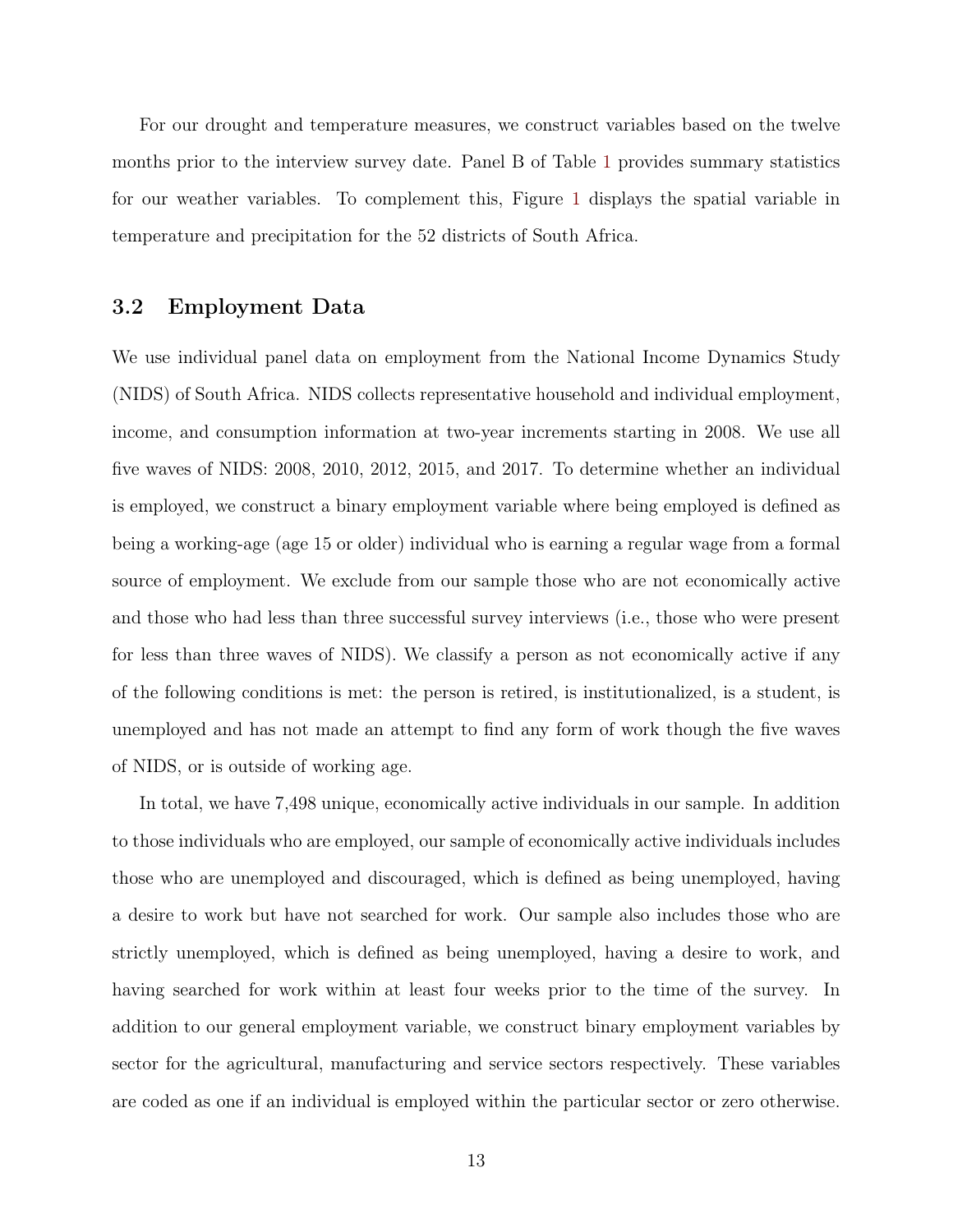While the agricultural and manufacturing sector variables are already present in NIDS, we construct the service sector employment variable by combining all the tertiary sectors in our sample, which include community and social services; private households; wholesale and retail; transport and communication; and finance, real estate and business services.<sup>[2](#page-14-1)</sup>

Panel A of Table [1](#page-28-0) shows that over the nine years NIDS covers, 55% of our sample are employed, which is approximately representative of the country employment rate (using the broad definition of unemployment). 7% of our sample are employed in agriculture, 6% in manufacturing, and 37% in the service sector.

#### 3.3 Tourism Data

To categorize provinces as highly or less highly reliant on tourism, we use data on each province's share of total tourist arrivals from [Department of Tourism, South Africa](#page-23-13) [\(2019\)](#page-23-13). We scale these tourist arrival shares by the population share of each province. We define tourist-reliant provinces to be those provinces whose ratio of tourist share to population share exceeds one (Free State, Gauteng, Limpopo, Mpumalanga, and Western Cape). And, similarly, less tourism-reliant provinces are those provinces whose ratio of tourist share to population share is less than one (Eastern Cape, KwaZulu-Natal, North West, and Northern Cape).

#### <span id="page-14-0"></span>4 Empirical Strategy

We use a linear probability model with year and district fixed-effects as our baseline empirical framework to explore the impact of rising average temperatures and drought on individual employment outcomes. We estimate

$$
Z_{ijmt} = f(w_{jmt}) + \gamma_i + \alpha_j + \alpha_m + \alpha_t + \epsilon_{ijmt}.\tag{1}
$$

<span id="page-14-1"></span><sup>&</sup>lt;sup>2</sup>The definitions of these sectors can be found at  $https://www.datafirst.uct.ac.za/dataportal/$ [index.php/catalog/88/download/1032](https://www.datafirst.uct.ac.za/dataportal/index.php/catalog/88/download/1032).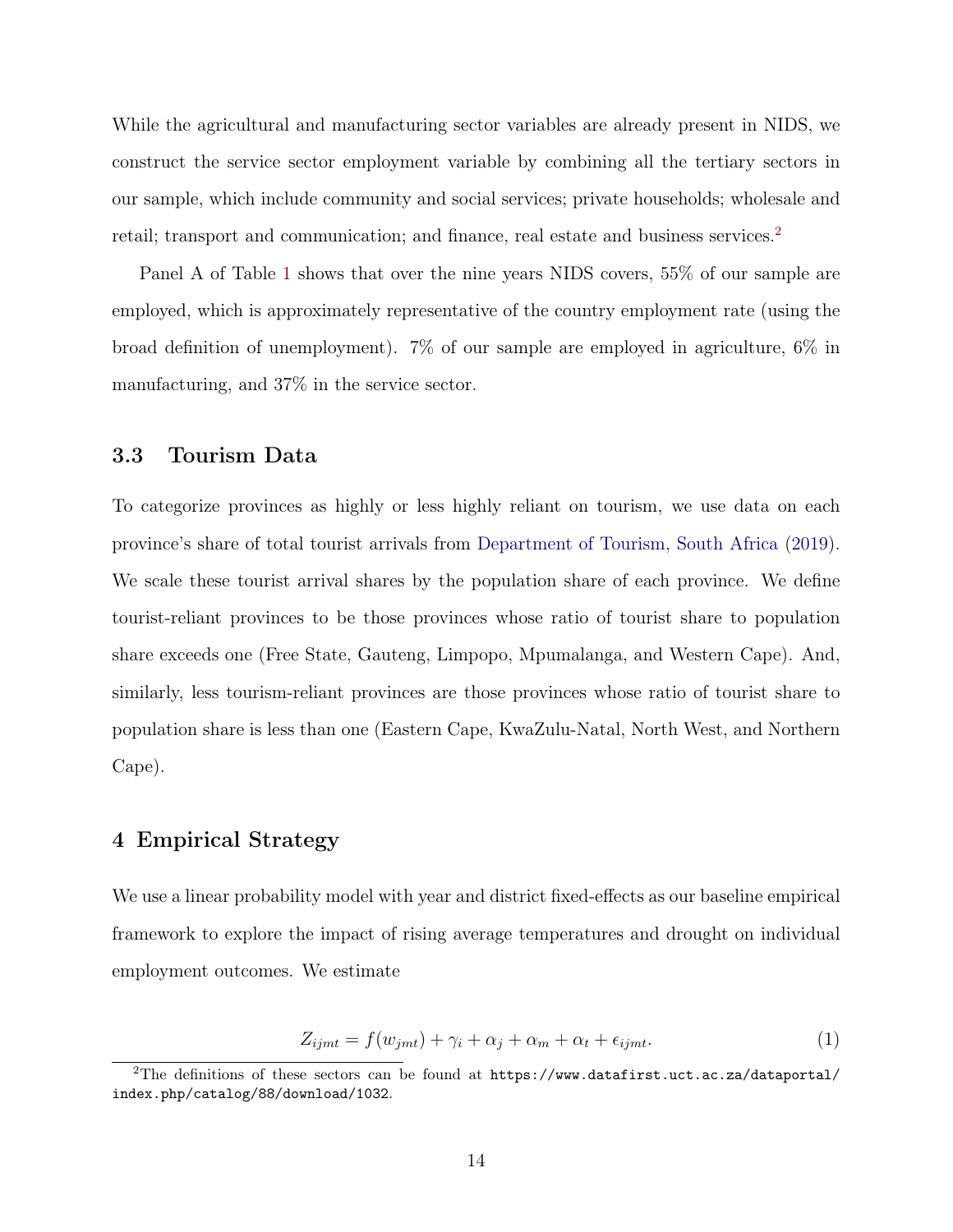In our main specification, looking at worker i in district j in month m in year t,  $Z_{ijmt}$ , is one of four binary outcome variables: first, a binary variable that the worker is employed in any sector; second, a binary variable that the worker is employed in the agricultural sector; third, a binary variable that the worker is employed in the manufacturing sector; and, fourth, a binary variable that the worker is employed in the service sector. The term  $\gamma_i$  represents a set of individual-level demographic controls, specifically a series of dummies for race, gender, and education level. The term  $\alpha_m$  is a month fixed effect that controls for any seasonality in employment. The terms  $\alpha_j$  and  $\alpha_t$  represent district fixed effects and year fixed effects. The district fixed effects control for time-invariant district-level characteristics. The year fixed effects control for time-varying shocks that occur nationwide. The last term is the stochastic error term,  $\epsilon_{ijmt}$ . The term  $f(w_{jmt})$  is a function of drought and temperature, that is based on the twelve previous months to the month of the survey interview. In our first specification, it is function of drought and average temperature:

$$
f(w_{jmt}) = \beta_1 \, d\,t \, ought_{jmt} + \beta_2 \, average \, temperature_{jmt} \tag{2}
$$

We also explore the impact of degree days on the probability of employment. In this specification, the function of weather is

$$
f(w_{jmt}) = \beta_1 \frac{drought_{jmt} + \beta_2 DD_{jmt}^k}{\cdots} \tag{3}
$$

where  $k \in \{28, 31\}$  is the temperature threshold used for our degree day measure.

<span id="page-15-0"></span>In all regressions, standard errors are clustered at the district level to account for serial and spatial correlation.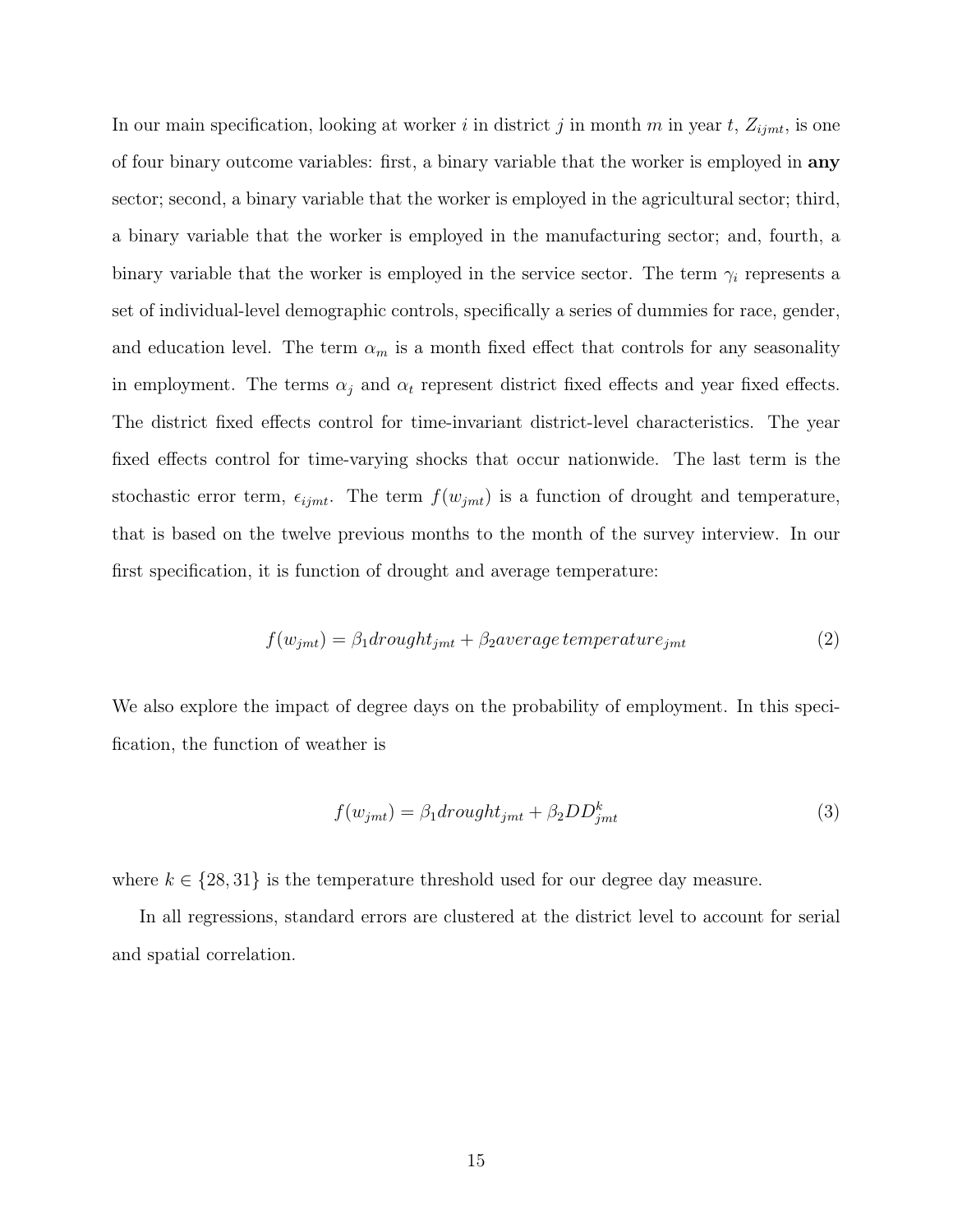#### 5 Results

Using the data and empirical strategy outlined in sections [3](#page-11-0) and [4,](#page-14-0) we examine the effects of rising temperatures and drought on employment outcomes of working-age individuals in South Africa. We analyze the effects of these weather shocks on the individual likelihood of employment across the economy, as well as the likelihood of employment in particular sectors of the South African labor market, specifically, the agricultural, manufacturing, and service sectors.

Table [2](#page-29-0) presents our main results. In Panel A we present a specification that uses drought and average temperature. In Panels B and C we present specifications that use drought and degree days, with thresholds of 28°C and 31°C. In all three panels, we fail to detect a statistically significant impact of temperature on overall employment, or on employment in agriculture, manufacturing, or services. This result is surprising since earlier work in other country context has found significant impacts of temperature on labor market outcomes [\(Graff Zivin and Neidell,](#page-23-2) [2014;](#page-23-2) [Colmer,](#page-22-9) [2021;](#page-22-9) [Liu et al.,](#page-24-2) [2021;](#page-24-2) [Xie,](#page-26-0) [2021\)](#page-26-0). One possibility for this discrepancy may be South Africa's relatively milder climate, compared to India (studied by [Colmer](#page-22-9) [\(2021\)](#page-22-9) and [Liu et al.](#page-24-2) [\(2021\)](#page-24-2)) and Brazil (studied by [Xie](#page-26-0) [\(2021\)](#page-26-0)).[3](#page-16-0) Relative to results on temperature and labor supply in the U.S. [\(Graff Zivin and Neidell,](#page-23-2) [2014\)](#page-23-2), we may be failing to detect an effect because we are looking at the relatively coarse binary measure of employed or not employed, whereas [Graff Zivin and Neidell](#page-23-2) [\(2014\)](#page-23-2) explore detailed time-use data and look at the intensive margin of employment, rather than the extensive margin.

However, despite these null results for temperature, we do detect large, significant, and robust results for the impact of drought on employment. In Panel A, while controlling for average temperature, we find that the presence of drought conditions in the twelve months prior to the survey interview decreases the probability of overall employment by 3.2 percentage points, an effect that is significant at the 5% level. In Panels B and C, where we control

<span id="page-16-0"></span><sup>3</sup>South Africa's mean annual temperature for 1991-2020 was 18.3°C, compared to 24.7°C for India and 25.5°C for Brazil [\(World Bank,](#page-26-9) [2021\)](#page-26-9).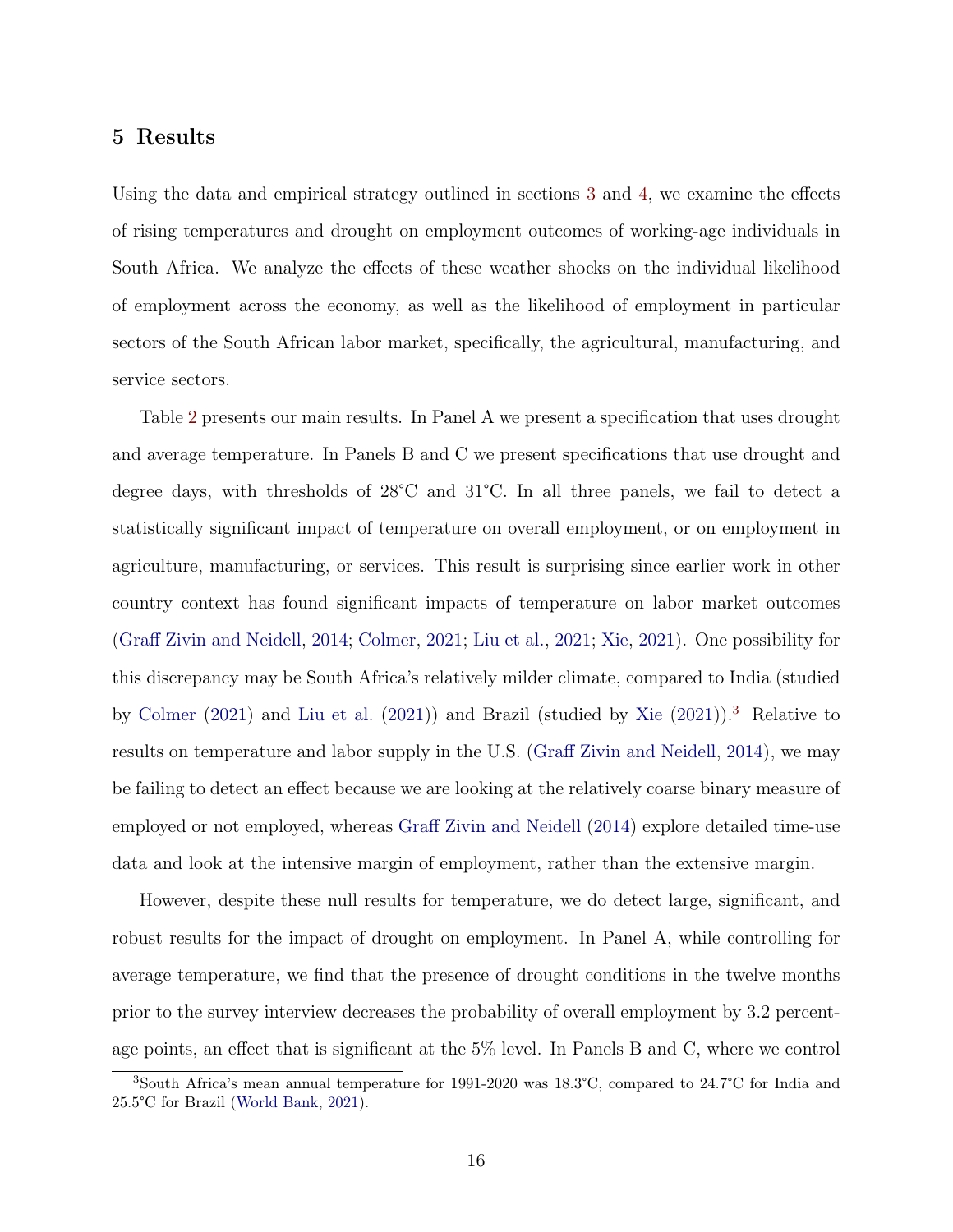for degree day temperature specifications, we find coefficients on drought that are very similar to magnitude and significance level to our coefficient in Panel A. For this reason, and given our null results for temperature, in subsequent tables we will focus on the specification that controls for average temperature and drought only, and we will focus our interpretation on the drought coefficients.

Table [2](#page-29-0) also delivers interesting results of the impact of weather shocks on sectoral employment. As with overall employment, we do not find statistically significant impacts of temperature on sectoral employment in any of three panels. Looking at drought however, we do find a statistically significant relationship with sectoral employment, specifically in the services sector. We that that drought conditions in the past twelve months reduce the probability of service sector employment by 2.8 percentage points, an effect that is significant at the 5% level. In Panels B and C, where we control for degree day specifications, we find coefficients on drought that are very similar to magnitude and significance level to our coefficient in Panel A.

These sectoral results are slightly surprising, since the agricultural sector is often presumed to be more climate-exposed than the service sector, and hence we might expect to see larger effects on agricultural employment [\(Hlalele et al.,](#page-24-4) [2016;](#page-24-4) [Schreiner et al.,](#page-25-11) [2018\)](#page-25-11). On the other hand, the service sector is substantially larger than the agricultural sector in South Africa (Table [1\)](#page-28-0), which may be why we are better able to detect an effect for services. In addition, if service sector employment in part relies on tourism/recreation, then that channel may explain these results [\(Hoogendoorn and Fitchett,](#page-24-3) [2018\)](#page-24-3).

To explore the tourism mechanism further, in Table [3,](#page-30-0) we repeat our main specification, but divide our sample into districts that have a higher or a lower reliance on tourism, based on the ratio of tourist arrival shares to population shares of each province. In Panel A, we look at individuals living in provinces with a higher reliance on tourism. For these individuals, we find that drought has an even larger impact on overall employment than it did in the full sample: drought conditions in the twelve months prior to the survey date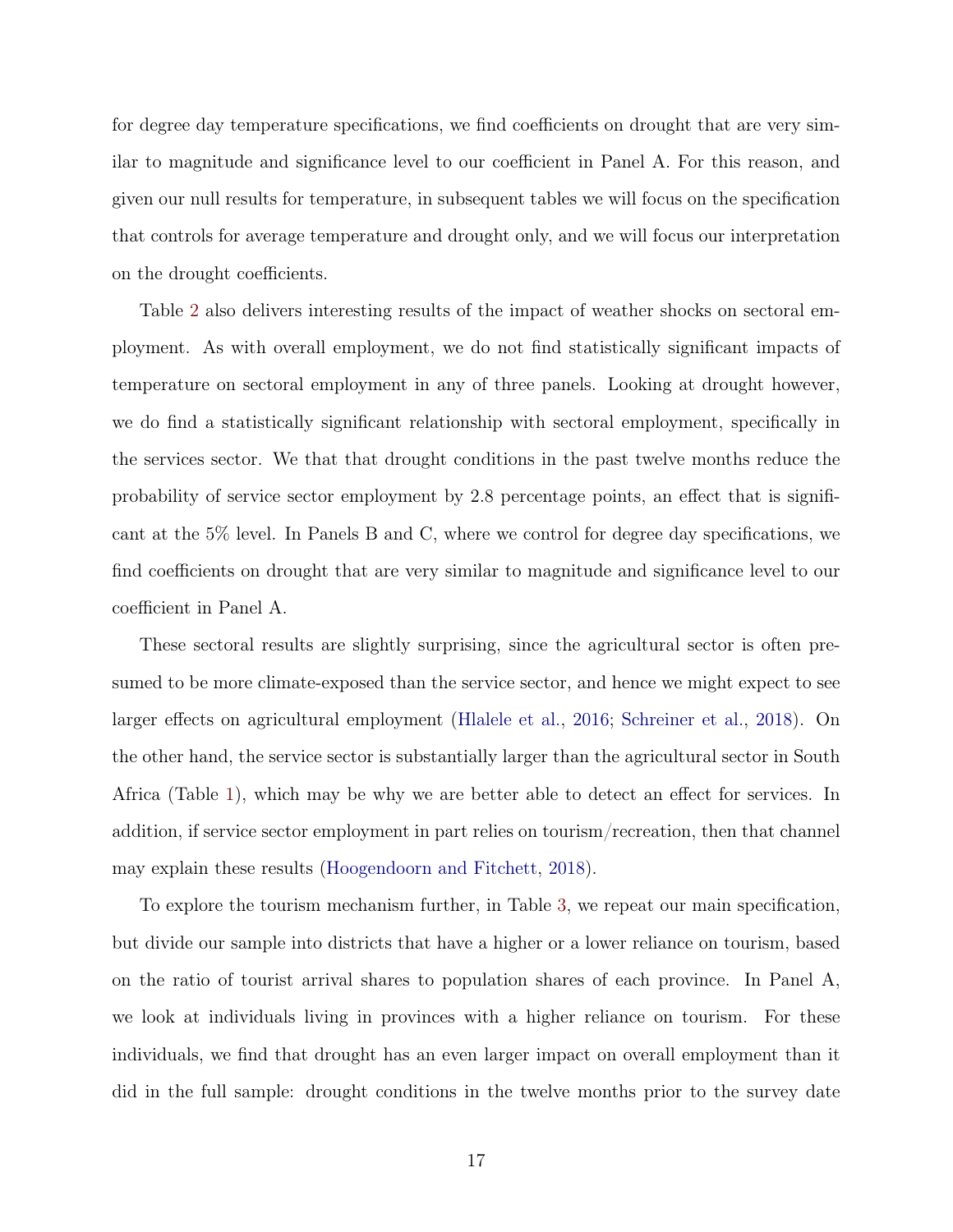reduce the probability that an individual is employed by 7.3 percentage points, a result that is significant at the 1% level. Looking at sectoral employment in the tourism-reliant provinces, we find that drought in the previous twelve months decreases the probability of being employed in the service sector by 5.3 percentage points.<sup>[4](#page-18-0)</sup> Turning to Panel B, when we look at the provinces with a lower reliance on tourism, we detect no statistically significant effect of drought on either overall or sectoral employment. Indeed, the point estimates for drought for overall employment and service sector employment are small and positive. Taken as a whole, Table [3](#page-30-0) provides suggestive evidence that the impacts of drought that we are detecting on overall and service sector employment are driven in part by the tourism sector.

Having found a link between drought and employment, and a possible mechanism (tourism) we now explore how different types of workers may be differentially affected by drought. In Table [4,](#page-31-0) we explore how hours worked (conditional on being employed) responds to drought. We find no statistically significant effect of drought on overall hours worked. However, when we look at the service sector we find that, conditional on being employed, drought increases the hours worked each week, by 1.3 hours. This suggests that the drought-induced reduction in service employment may be driven in part by part-time workers; hence, when these part-time workers leave the pool of the employed, we see average hours of those who remained employed increase slightly.

Next we split our sample by various demographic variables to get further insight into different impacts of drought on employment. In Table [5,](#page-32-0) we separate our sample by gender. In Panel A, looking at males, we find a negative impact of drought on overall employment, but it is smaller in magnitude than our estimate for the full sample (2.6 versus 3.2) and only significant at the 10% level. We fail to detect a significant effect of drought on service sector employment for males. Turning to Panel B, which focuses on females, we detect a negative impact of drought on overall employment with a point estimate that is larger than

<span id="page-18-0"></span><sup>&</sup>lt;sup>4</sup>In Panel A, we also find some counterintuitive coefficients on temperature: higher temperatures increase overall employment and service sector employment in the tourism-reliant provinces. While not consistent with earlier research, it is possible these results are driven by South Africa's mild climate, whereby higher temperatures may actually be beneficial for the economy and for labor markets.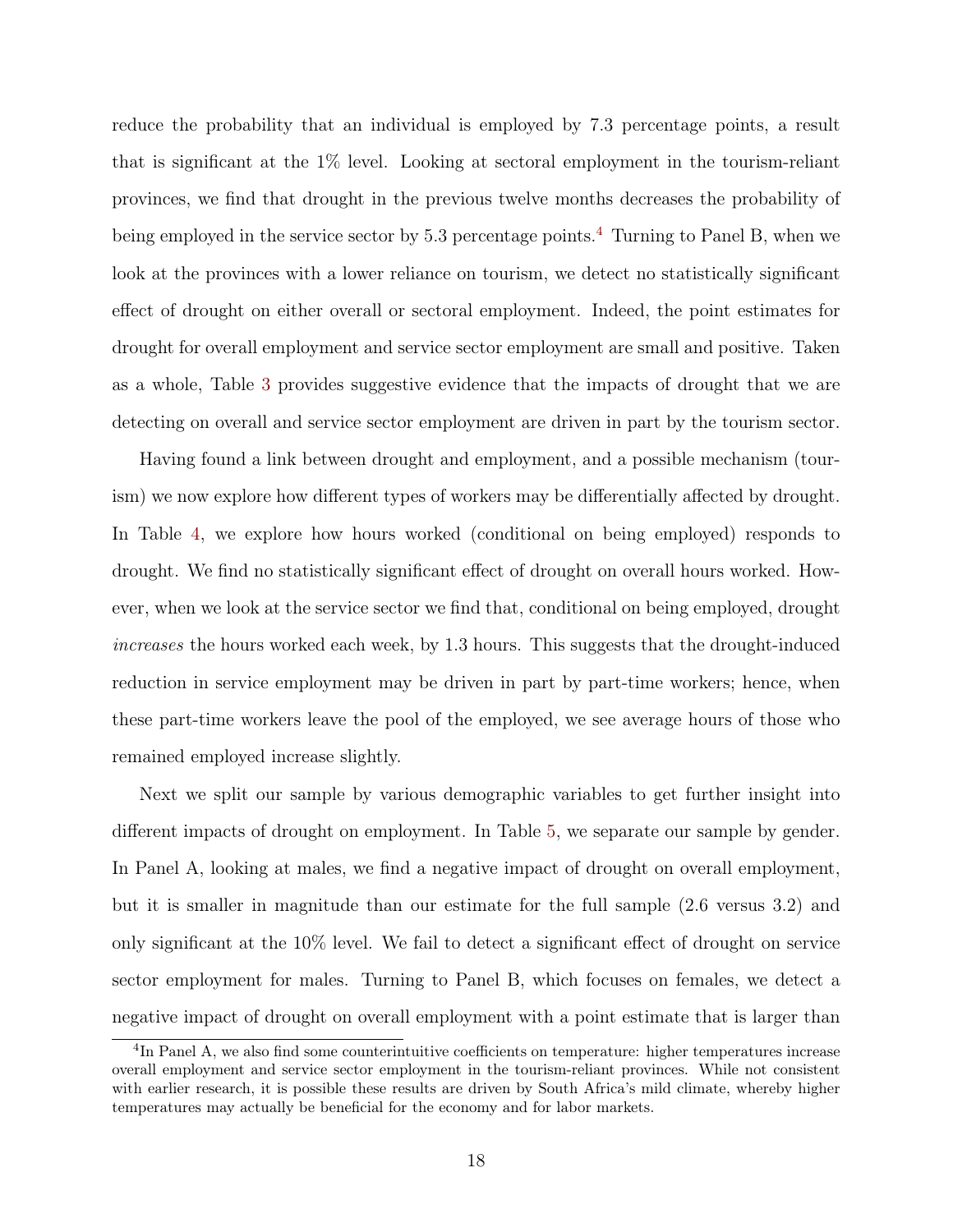our overall sample (3.8 versus 3.2), but as with males it is only significant at the 10% level. Looking at the service sector however, we find a negative impact of drought on service sector employment with a point estimate that is larger than the point estimate for our full sample (3.7 versus 2.9), and significant at the 5% level. Taken as a whole, the results in Table [5](#page-32-0) suggest that the negative impacts of drought on employment may be intensified for women in the service sector.

In Table [6,](#page-33-0) we explore the heterogeneity of our results with respect to education levels. In Panel A, we look at individuals who have completed high school, and in Panel B we look at individuals who did not complete high school. We do not detect any statistically significant effects of drought on overall or sectoral employment for individuals who completed high school. On the other hand, when we look at individuals who did not complete high school, we find that drought reduces overall employment and service sector employment, with both coefficients significant at the 5% level. An important caveat to Table [6,](#page-33-0) is that the sample size for Panel A is smaller than the sample size for Panel B, and that may perhaps be why we fail to detect an effect in Panel A. For example, looking at the service sector, the coefficients on drought in Panels A and B are both negative and of comparable magnitude. Thus, as a whole, Table [6](#page-33-0) provides suggestive but not definitive evidence that the impacts of drought on employment are concentrated on individuals with less education.

Finally, in Table [7,](#page-34-0) we test for heterogeneous effects by race, by breaking our sample into African (Panel A), Coloured (Panel B), and White (Panel C).<sup>[5](#page-19-1)</sup> When we split the sample this way, we do not detect a statistically significant effect of drought on overall or sectoral employment for any of the racial groups.

<span id="page-19-1"></span><span id="page-19-0"></span><sup>&</sup>lt;sup>5</sup>The other racial group listed in NIDS, Asian/Indian, has a relatively sample size, and hence we omit it from this analysis.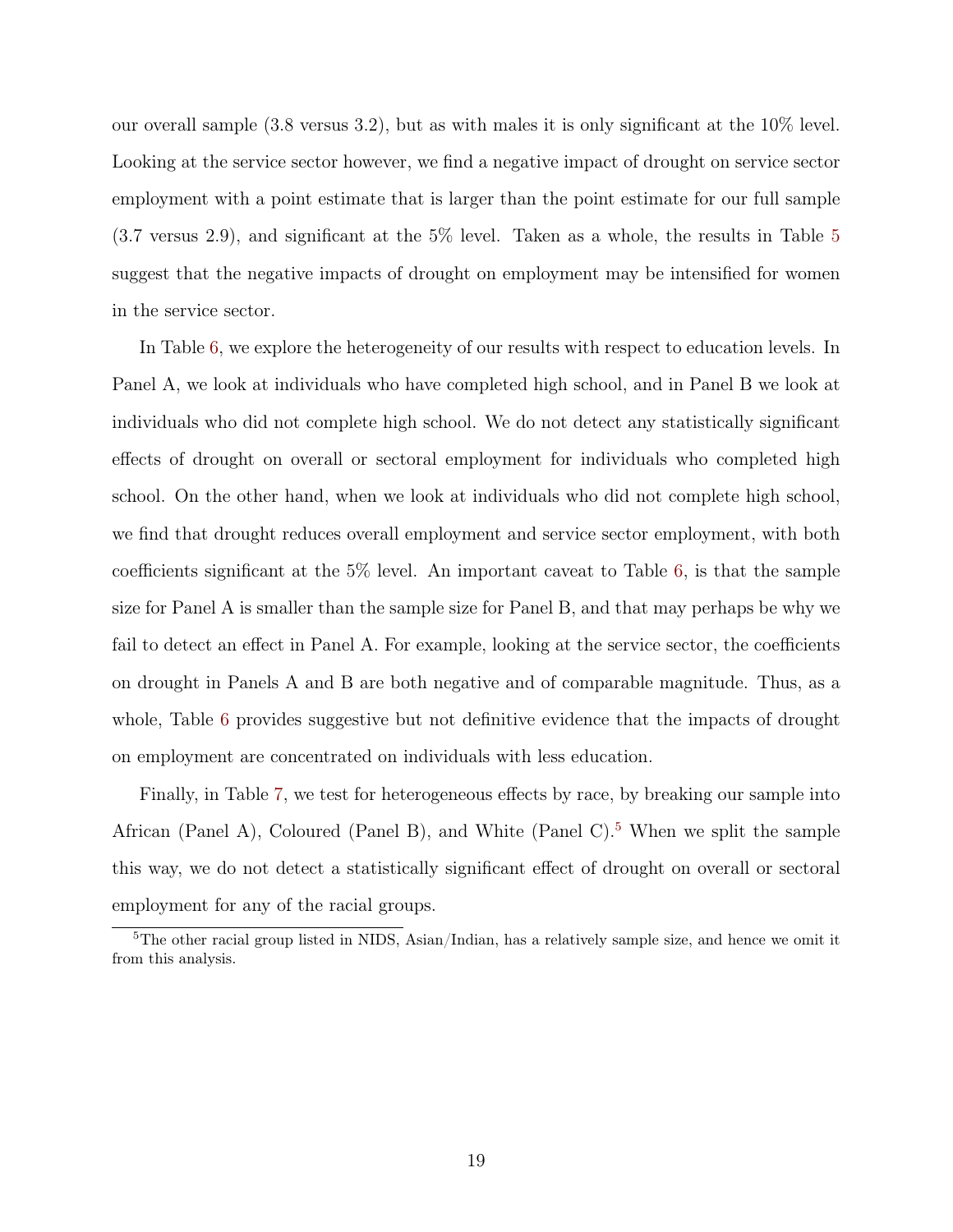#### 6 Conclusion

Anthropogenic climate change poses significant challenges to labor markets in developing countries, especially as countries are projected to experience higher temperatures, greater weather variability, and drought [\(IPCC,](#page-24-13) [2014\)](#page-24-13). In this paper, we examine the impact of rising temperatures and drought on individual employment outcomes in South Africa. We look at the effect of these weather shocks on the likelihood that an individual has any employment across the economy, and how these weather shocks affect employment in the agricultural, manufacturing and service sectors respectively.

We find that drought negatively impacts the likelihood of employment in any given sector by 3.2 percentage points, and that the most significantly affected sector is the service sector. Meanwhile, we find no effect of drought on employment in the agricultural or manufacturing sectors, and temperature shocks have no impact on employment outcomes in any sector. The negative effect of drought on the service sector and on overall employment suggests that drought may have permanent adverse effects on employment outcomes. As South Africa has experienced severe drought during the time period of our analysis, this weather shock to employment may have significant negative effects on worker welfare, particularly in an economy like South Africa's where unemployment is already high. Our results on the negative impact of drought on labor market outcomes complement existing work that has found negative impacts of drought on human capital and cognitive development [\(Joshi,](#page-24-14) [2019;](#page-24-14) [Nübler et al.,](#page-25-12) [2020\)](#page-25-12).

Our paper is one of the first to offer insight into the direct effects of climate change on the labor market in South Africa. We have begun to identify the vulnerability of the workforce in South Africa, the sectors in which workers may be vulnerable, and the types of environmental changes they might be most susceptible to. These findings are important as South Africa faces significant socioeconomic challenges such as high unemployment and poverty levels, as well as slow economic growth, all of which climate change may exacerbate.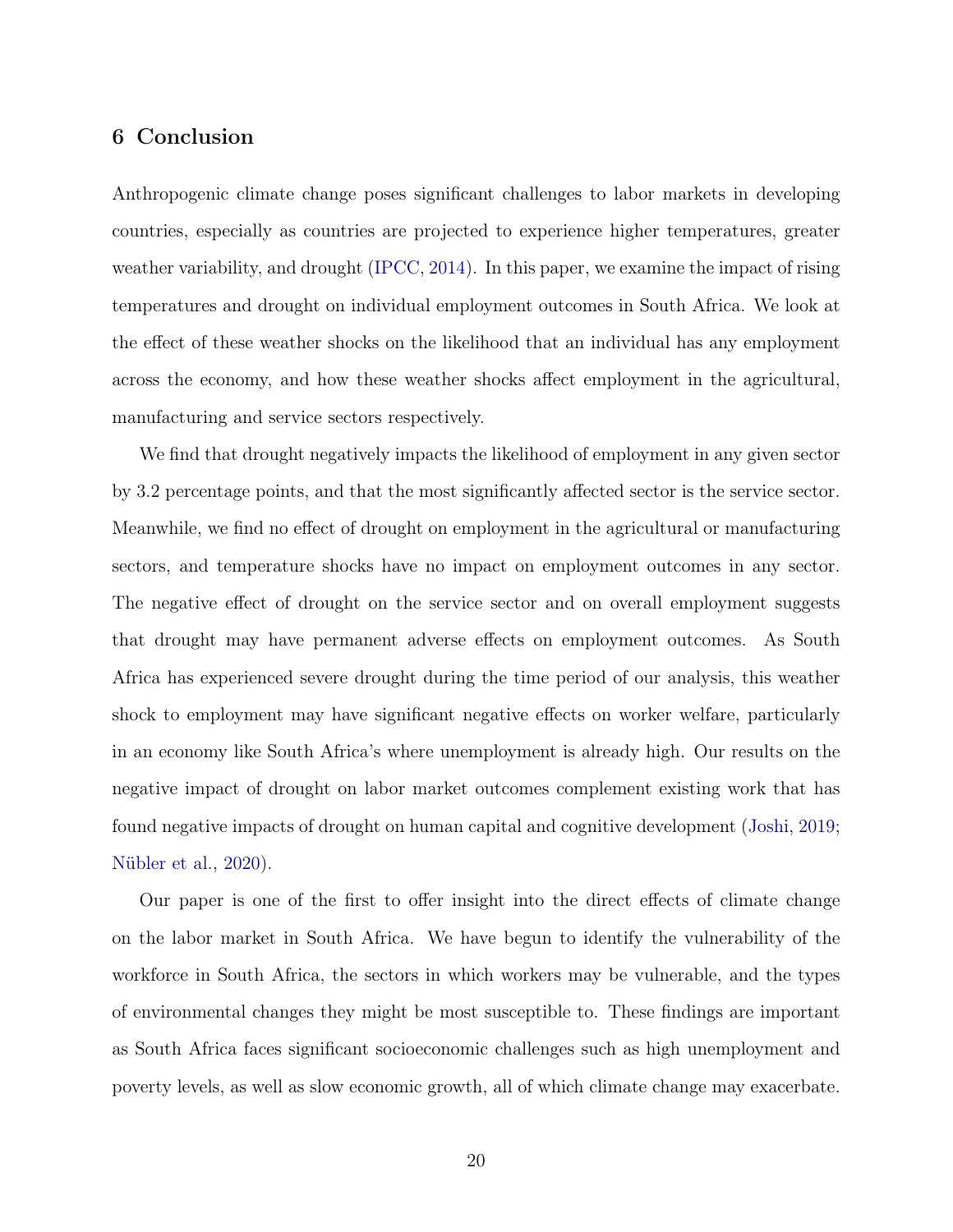Thus, our findings can begin to inform a more comprehensive cost assessment of climate change damage to the South African economy. We also open avenues for further research into understanding the dynamics between climate change and the labor force in South Africa, as well as the type of climate-change-adaptation policy interventions that could alleviate the negative impacts of rising temperatures and drought. Not only will this be helpful for policy formation in South Africa, but for climate–change policy in other African countries, as well as other upper-middle-income countries.

#### Competing Interests

The authors declare no competing interests.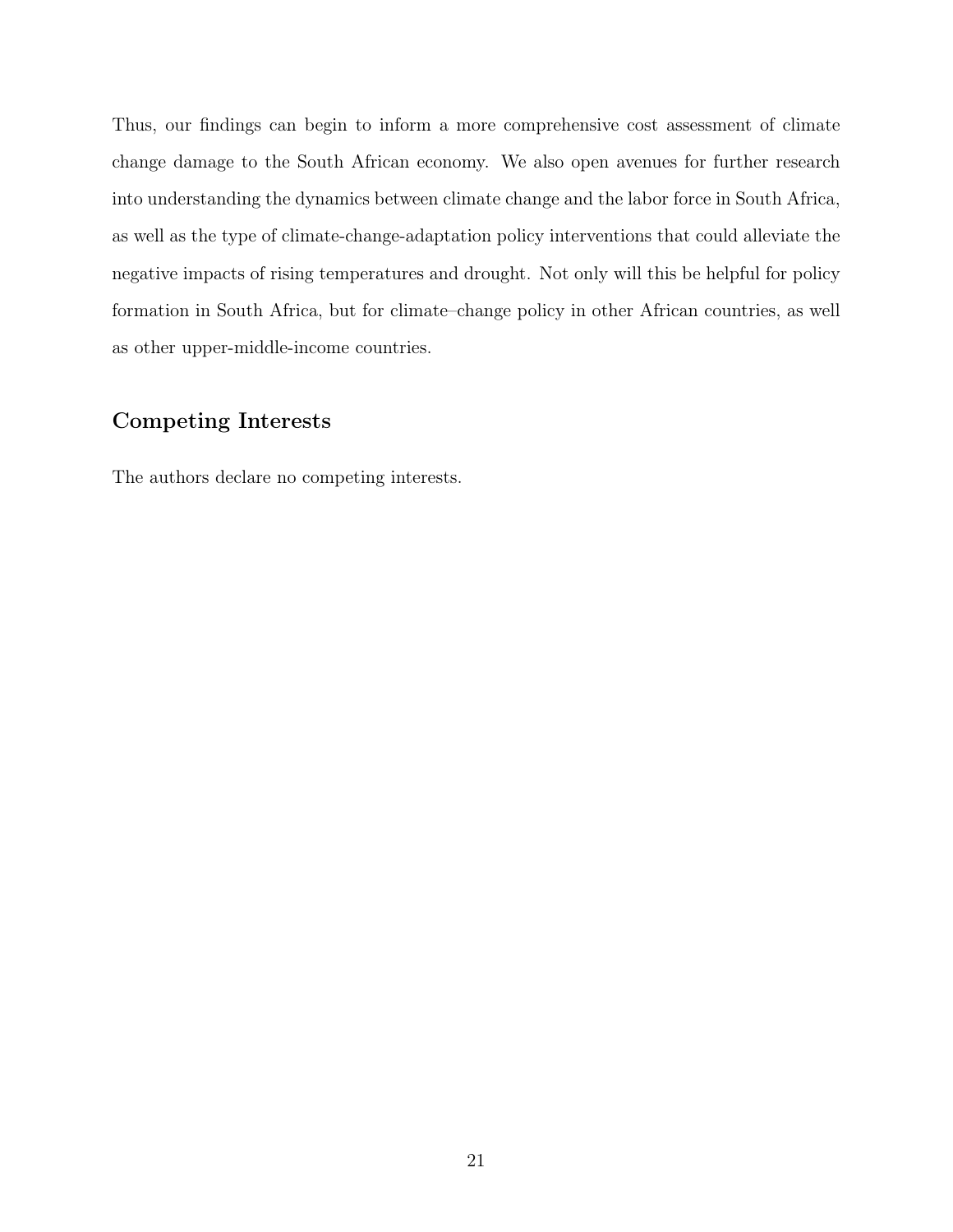#### References

- <span id="page-22-8"></span>Acemoglu, D., Carvalho, V. M., Ozdaglar, A., and Tahbaz-Salehi, A. (2012). The network origins of aggregate fluctuations. Econometrica, 80(5):1977–2016.
- <span id="page-22-5"></span>Acevedo, S., Mrkaic, M., Novta, N., Pugacheva, E., and Topalova, P. (2020). The effects of weather shocks on economic activity: What are the channels of impact? Journal of Macroeconomics, page 103207.
- <span id="page-22-2"></span>Adhvaryu, A., Kala, N., and Nyshadham, A. (2019). Management and shocks to worker productivity. National Bureau of Economic Research Working Paper. Retrieved from [https://www.nber.org/system/files/working\\_papers/w25865/w25865.pdf](https://www.nber.org/system/files/working_papers/w25865/w25865.pdf).
- <span id="page-22-3"></span>Agri SA (2016). A rain drop in the drought. Report to the multi-stakeholder task team on the drought, Agri SA's status report on the current drought crisis. Retrieved from [http://](http://www.nstf.org.za/wp-content/uploads/2016/06/Agri-SA-Drought-Report_CS4.pdf) [www.nstf.org.za/wp-content/uploads/2016/06/Agri-SA-Drought-Report\\_CS4.pdf](http://www.nstf.org.za/wp-content/uploads/2016/06/Agri-SA-Drought-Report_CS4.pdf).
- <span id="page-22-7"></span>Alfani, F., Arslan, A., McCarthy, N., Cavatassi, R., and Sitko, N. (2018). Climate resilience in rural Zambia: Evaluating farmers' response to El Niño-induced drought. Environment and Development Economics, pages 1–23.
- <span id="page-22-4"></span>Antonelli, C., Coromaldi, M., Dasgupta, S., Emmerling, J., and Shayegh, S. (2020). Climate impacts on nutrition and labor supply disentangled–an analysis for rural areas of Uganda. Environment and Development Economics, pages 1–26.
- <span id="page-22-10"></span>Autor, D. H., Dorn, D., Hanson, G. H., and Song, J. (2014). Trade adjustment: Worker-level evidence. The Quarterly Journal of Economics, 129(4):1799–1860.
- <span id="page-22-11"></span>Baudoin, M.-A., Vogel, C., Nortje, K., and Naik, M. (2017). Living with drought in South Africa: Lessons learnt from the recent El Niño drought period. International Journal of Disaster Risk Reduction, 23:128–137.
- <span id="page-22-1"></span>Burke, M. and Emerick, K. (2016). Adaptation to climate change: Evidence from US agriculture. American Economic Journal: Economic Policy, 8(3):106–40.
- <span id="page-22-6"></span>Burke, M., Hsiang, S. M., and Miguel, E. (2015). Global non-linear effect of temperature on economic production. Nature, 527(7577):235–239.
- <span id="page-22-0"></span>Colacito, R., Hoffmann, B., and Phan, T. (2019). Temperature and growth: A panel analysis of the United States. Journal of Money, Credit and Banking, 51(2-3):313–368.
- <span id="page-22-9"></span>Colmer, J. (2021). Temperature, labor reallocation, and industrial production: Evidence from India. American Economic Journal: Applied Economics. Advance online publication. <https://www.aeaweb.org/articles?id=10.1257/app.20190249>.
- <span id="page-22-12"></span>D'Agostino, A. L. and Schlenker, W. (2016). Recent weather fluctuations and agricultural yields: Implications for climate change. Agricultural Economics, 47(S1):159–171.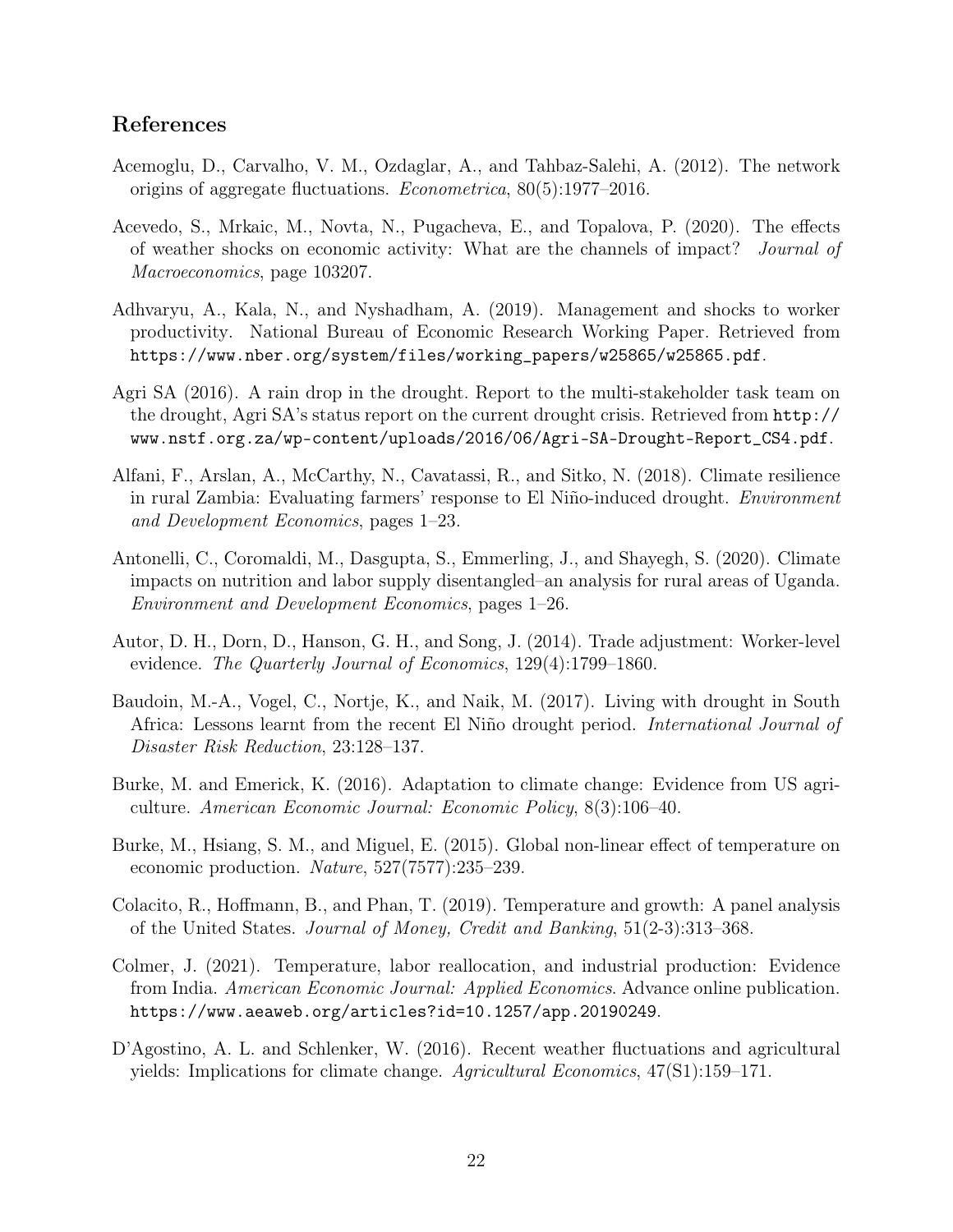- <span id="page-23-5"></span>Dassanayake, W., Mohapatra, S., Luckert, M. K., and Adamowicz, W. (2018). Households' responses to climate change: Contingent behavior evidence from rural South Africa. Environment and Development Economics, 23(1):37–62.
- <span id="page-23-3"></span>Dell, M., Jones, B. F., and Olken, B. A. (2012). Temperature shocks and economic growth: Evidence from the last half century. American Economic Journal: Macroeconomics,  $4(3):66-95.$
- <span id="page-23-1"></span>Dell, M., Jones, B. F., and Olken, B. A. (2014). What do we learn from the weather? The new climate–economy literature. Journal of Economic Literature, 52(3):740–98.
- <span id="page-23-13"></span>Department of Tourism, South Africa (2019). State of tourism report 2018/19. Retrieved from [https://www.tourism.gov.za/AboutNDT/Publications/State%20of%](https://www.tourism.gov.za/AboutNDT/Publications/State%20of%20Tourism%20Report%202018-19.pdf) [20Tourism%20Report%202018-19.pdf](https://www.tourism.gov.za/AboutNDT/Publications/State%20of%20Tourism%20Report%202018-19.pdf).
- <span id="page-23-0"></span>Deryugina, T. and Hsiang, S. (2017). The marginal product of climate. National Bureau of Economic Research Working Paper. Retrieved from [https://www.nber.org/papers/](https://www.nber.org/papers/w24072) [w24072](https://www.nber.org/papers/w24072).
- <span id="page-23-10"></span>Dix-Carneiro, R. (2014). Trade liberalization and labor market dynamics. *Econometrica*, 82(3):825–885.
- <span id="page-23-11"></span>Dube, K. and Nhamo, G. (2020). Evidence and impact of climate change on South African national parks. Potential implications for tourism in the Kruger National Park. Environmental Development, 33:100485.
- <span id="page-23-4"></span>Dube, K., Nhamo, G., and Chikodzi, D. (2021). Climate change-induced droughts and tourism: Impacts and responses of Western Cape province, South Africa. Journal of Outdoor Recreation and Tourism, page 100319.
- <span id="page-23-7"></span>Emerick, K. (2018). Agricultural productivity and the sectoral reallocation of labor in rural India. Journal of Development Economics, 135:488–503.
- <span id="page-23-12"></span>Godfrey, S., Theron, J., and Visser, M. (2007). The state of collective bargaining in South Africa: An empirical and conceptual study of collective bargaining. DPRU Working Paper. Retrieved from [https://papers.ssrn.com/sol3/papers.cfm?abstract\\_id=1101997](https://papers.ssrn.com/sol3/papers.cfm?abstract_id=1101997).
- <span id="page-23-9"></span>Goldberg, P. K. and Pavcnik, N. (2007). Distributional effects of globalization in developing countries. Journal of Economic Literature, 45(1):39–82.
- <span id="page-23-2"></span>Graff Zivin, J. and Neidell, M. (2014). Temperature and the allocation of time: Implications for climate change. Journal of Labor Economics, 32(1):1–26.
- <span id="page-23-8"></span>Hancock, P. A., Ross, J. M., and Szalma, J. L. (2007). A meta-analysis of performance response under thermal stressors. Human Factors, 49(5):851–877.
- <span id="page-23-6"></span>Henderson, J. V., Storeygard, A., and Deichmann, U. (2017). Has climate change driven urbanization in Africa? Journal of Development Economics, 124:60–82.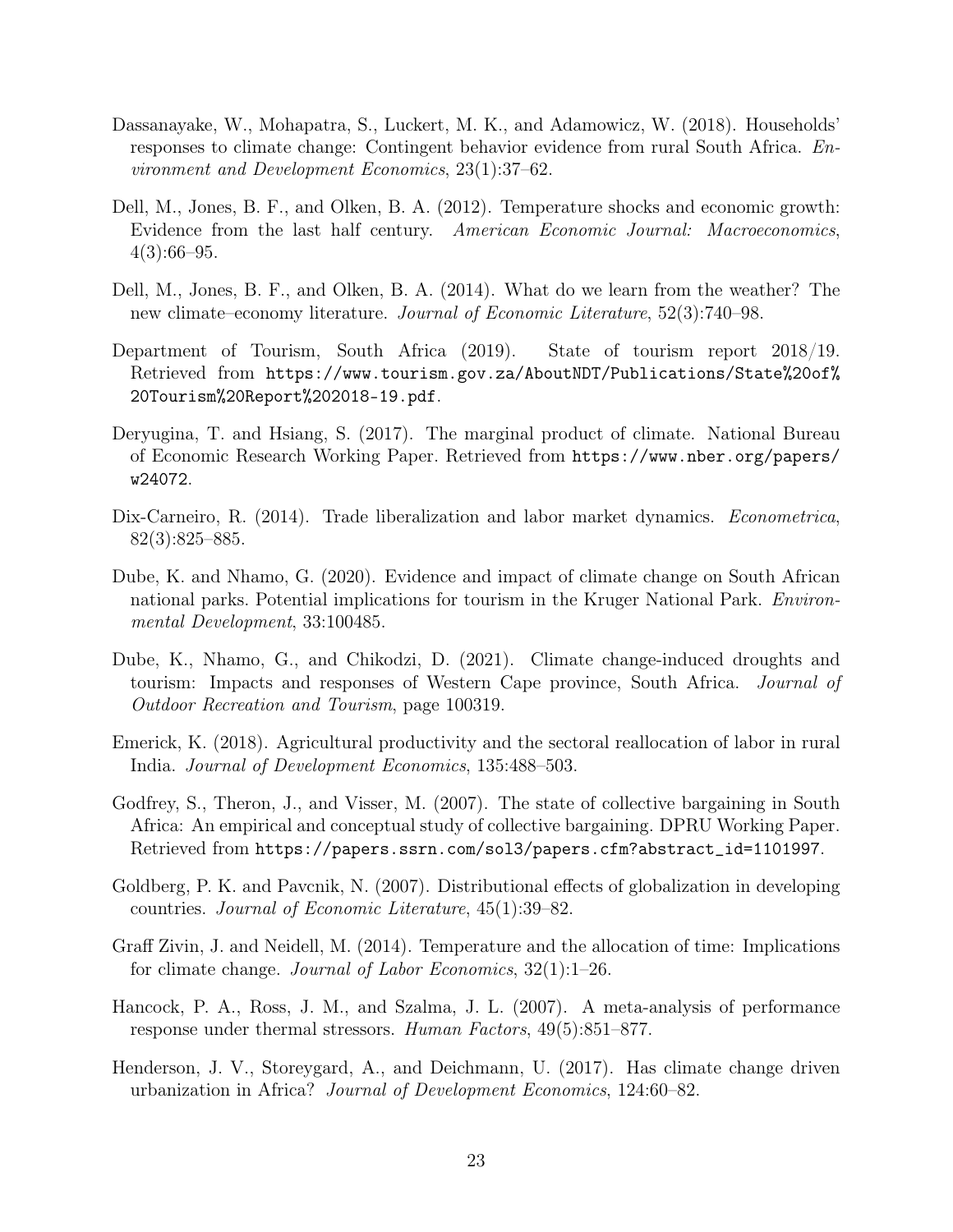- <span id="page-24-4"></span>Hlalele, B. M., Mokhatle, I., and Motlogeloa, R. T. (2016). Assessing economic impacts of agricultural drought: A case of Thaba Nchu, South Africa. Journal of Earth Science and Climate Change, 7(1):327.
- <span id="page-24-3"></span>Hoogendoorn, G. and Fitchett, J. M. (2018). Tourism and climate change: A review of threats and adaptation strategies for Africa. Current Issues in Tourism, 21(7):742–759.
- <span id="page-24-0"></span>Hsiang, S. M. (2010). Temperatures and cyclones strongly associated with economic production in the Caribbean and Central America. Proceedings of the National Academy of Sciences, 107(35):15367–15372.
- <span id="page-24-9"></span>Hsiang, S. M., Burke, M., and Miguel, E. (2013). Quantifying the influence of climate on human conflict. Science, 341(6151).
- <span id="page-24-13"></span>IPCC (2014). Fifth Assessment Report: Impacts, Adaptation, and Vulnerability. Cambridge University Press, Washington, DC.
- <span id="page-24-1"></span>Jain, A., O'Sullivan, R., and Taraz, V. (2020). Temperature and economic activity: Evidence from India. Journal of Environmental Economics and Policy, 9(4):430–446.
- <span id="page-24-5"></span>Jones, B. F. and Olken, B. A. (2010). Climate shocks and exports. American Economic *Review*,  $100(2):454-59$ .
- <span id="page-24-14"></span>Joshi, K. (2019). The impact of drought on human capital in rural India. Environment and Development Economics, 24(4):413–436.
- <span id="page-24-12"></span>Kingdon, G. and Knight, J. (2007). Unemployment in South Africa, 1995–2003: Causes, problems and policies. Journal of African Economies, 16(5):813–848.
- <span id="page-24-8"></span>Kjellstrom, T., Holmer, I., and Lemke, B. (2009). Workplace heat stress, health and productivity: An increasing challenge for low and middle-income countries during climate change. Global Health Action, 2(1):2047.
- <span id="page-24-2"></span>Liu, M., Shamdasani, Y., and Taraz, V. (2021). Climate change and labor reallocation: Evidence from six decades of the Indian Census. Working paper. Retrieved from [http://](http://ssrn.com/abstract=3905985) [ssrn.com/abstract=3905985](http://ssrn.com/abstract=3905985).
- <span id="page-24-7"></span>Lobell, D. B., Schlenker, W., and Costa-Roberts, J. (2011). Climate trends and global crop production since 1980. Science, 333(6042):616–620.
- <span id="page-24-11"></span>Maluleke, R. (2020). Quarterly Labour Force Survey (QLFS) Q1:2020.
- <span id="page-24-10"></span>Mathivha, F., Tshipala, N., and Nkuna, Z. (2017). The relationship between drought and tourist arrivals: A case study of Kruger National Park, South Africa. Jàmbá: Journal of Disaster Risk Studies, 9(1):1–8.
- <span id="page-24-6"></span>Mendelsohn, R. and Dinar, A. (1999). Climate change, agriculture, and developing countries: Does adaptation matter? The World Bank Research Observer, 14(2):277–293.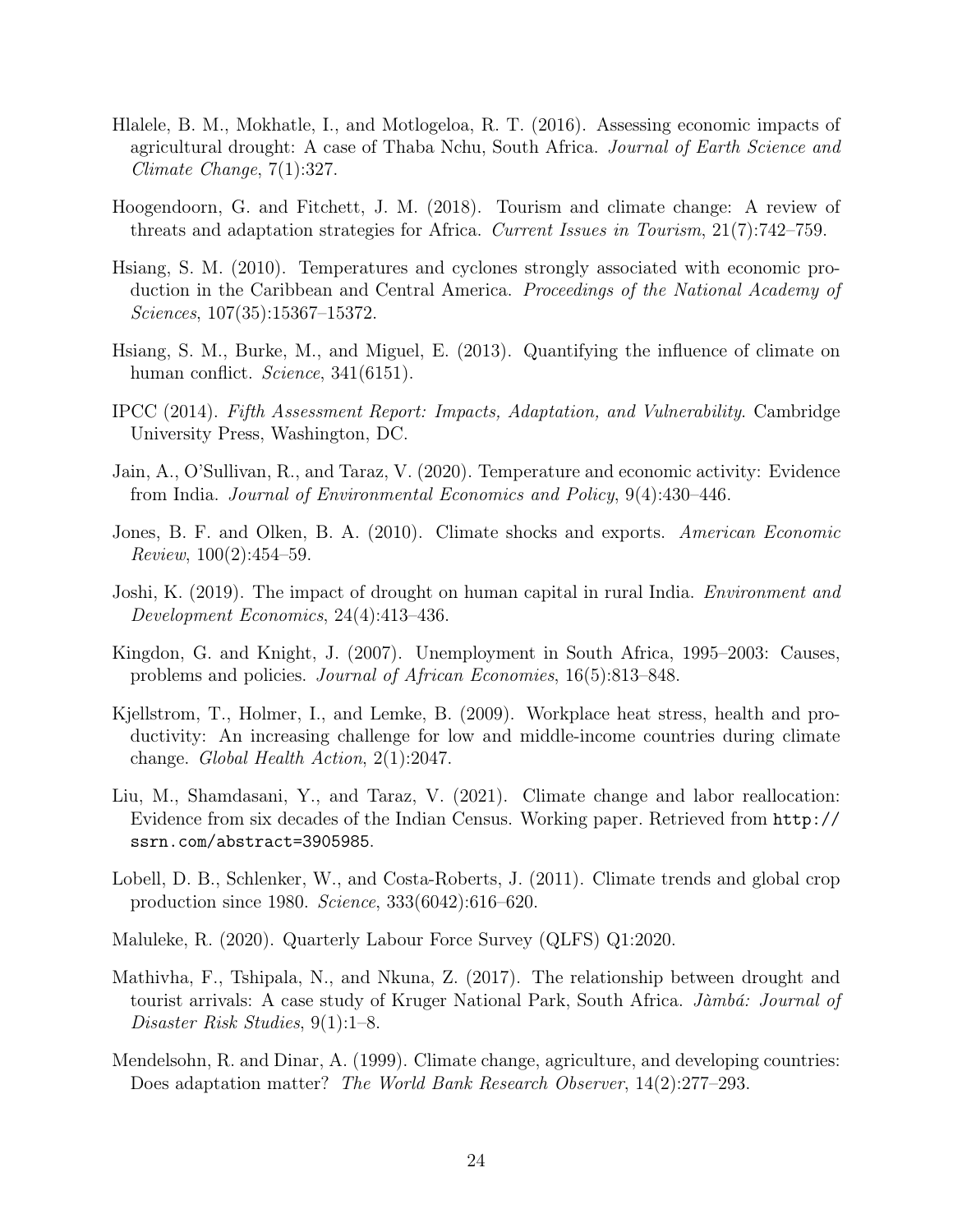- <span id="page-25-1"></span>Muyambo, F., Jordaan, A. J., and Bahta, Y. T. (2017). Assessing social vulnerability to drought in South Africa: Policy implication for drought risk reduction. Jàmbá: Journal of Disaster Risk Studies, 9(1):1–7.
- <span id="page-25-12"></span>Nübler, L., Austrian, K., Maluccio, J. A., and Pinchoff, J. (2020). Rainfall shocks, cognitive development and educational attainment among adolescents in a drought-prone region in Kenya. Environment and Development Economics, pages 1–22.
- <span id="page-25-9"></span>Oliveira, J., Palialol, B., and Pereda, P. (2021). Do temperature shocks affect non-agriculture wages in Brazil? Evidence from individual-level panel data. Environment and Development Economics, pages 1–16.
- <span id="page-25-10"></span>Otrachshenko, V. and Nunes, L. C. (2021). Fire takes no vacation: Impact of fires on tourism. Environment and Development Economics, pages 1–16.
- <span id="page-25-3"></span>Park, J., Bangalore, M., Hallegatte, S., and Sandhoefner, E. (2018). Households and heat stress: Estimating the distributional consequences of climate change. Environment and Development Economics, 23(3):349–368.
- <span id="page-25-7"></span>Pilcher, J. J., Nadler, E., and Busch, C. (2002). Effects of hot and cold temperature exposure on performance: A meta-analytic review. Ergonomics, 45(10):682–698.
- <span id="page-25-6"></span>Santangelo, G. (2019). Firms and farms: The impact of agricultural productivity on the local Indian economy. Working paper. Retrieved from [https://gabriellasantangelo](https://gabriellasantangelo.files.wordpress.com/2019/03/gabriella_santangelo_-_jmp_-_latest.pdf) [.files.wordpress.com/2019/03/gabriella\\_santangelo\\_-\\_jmp\\_-\\_latest.pdf](https://gabriellasantangelo.files.wordpress.com/2019/03/gabriella_santangelo_-_jmp_-_latest.pdf).
- <span id="page-25-5"></span>Schlenker, W. and Roberts, M. J. (2009). Nonlinear temperature effects indicate severe damages to US crop yields under climate change. Proceedings of the National Academy of Sciences, 106(37):15594–15598.
- <span id="page-25-11"></span>Schreiner, B. G., Mungatana, E. D., and Baleta, H. (2018). Impacts of drought induced water shortages in South Africa: Areas for future research. Retrieved from [http://](http://www.wrc.org.za/wp-content/uploads/mdocs/2604%20Vol%203.pdf) [www.wrc.org.za/wp-content/uploads/mdocs/2604%20Vol%203.pdf](http://www.wrc.org.za/wp-content/uploads/mdocs/2604%20Vol%203.pdf).
- <span id="page-25-2"></span>Shayegh, S., Manoussi, V., and Dasgupta, S. (2020). Climate change and development in South Africa: The impact of rising temperatures on economic productivity and labour availability. Climate and Development, pages 1–11.
- <span id="page-25-8"></span>Somanathan, E., Somanathan, R., Sudarshan, A., and Tewari, M. (2021). The impact of temperature on productivity and labor supply: Evidence from Indian manufacturing. Journal of Political Economy, 129(6):1797–1827.
- <span id="page-25-0"></span>Statistics South Africa (2019). Quarterly labour force survey, quarter 3, 2019. Retrieved from <http://www.statssa.gov.za/publications/P0211/P02113rdQuarter2019.pdf>.
- <span id="page-25-4"></span>Statistics South Africa (2020). How unequal is South Africa? Retrieved from [http://](http://www.statssa.gov.za/?p=12930) [www.statssa.gov.za/?p=12930](http://www.statssa.gov.za/?p=12930).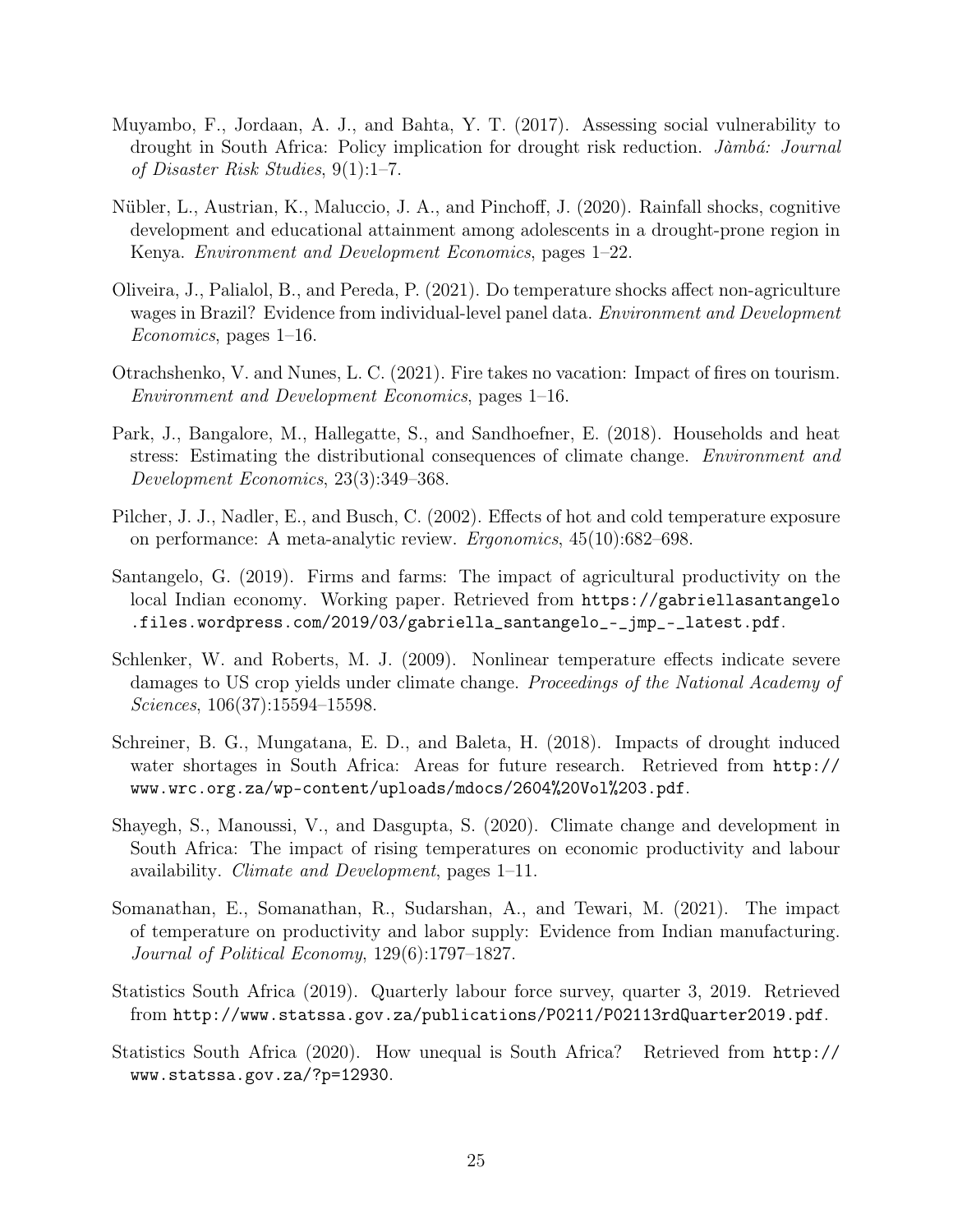- <span id="page-26-7"></span>Taraz, V. (2017). Adaptation to climate change: Historical evidence from the Indian monsoon. Environment and Development Economics, 22(5):517–545.
- <span id="page-26-5"></span>Taraz, V. (2018). Can farmers adapt to higher temperatures? Evidence from India. World Development, 112:205–219.
- <span id="page-26-8"></span>Thomas, D. S., Wilhelmi, O. V., Finnessey, T. N., and Deheza, V. (2013). A comprehensive framework for tourism and recreation drought vulnerability reduction. Environmental Research Letters, 8(4):044004.
- <span id="page-26-6"></span>Vargas, R., Cabrera, M., Cicowiez, M., Escobar, P., Hernández, V., Cabrera, J., and Guzmán, V. (2018). Climate risk and food availability in Guatemala. Environment and Development Economics, 23(5):558–579.
- <span id="page-26-3"></span>Winsemius, H. C., Jongman, B., Veldkamp, T. I., Hallegatte, S., Bangalore, M., and Ward, P. J. (2018). Disaster risk, climate change, and poverty: Assessing the global exposure of poor people to floods and droughts. Environment and Development Economics, 23(3):328– 348.
- <span id="page-26-4"></span>World Bank (2014). Poverty headcount ratio at national poverty lines (% of population) - South Africa. Retrieved from [https://data.worldbank.org/indicator/SI.POV.NAHC](https://data.worldbank.org/indicator/SI.POV.NAHC?locations=ZA) [?locations=ZA](https://data.worldbank.org/indicator/SI.POV.NAHC?locations=ZA).
- <span id="page-26-9"></span>World Bank (2021). Climate change knowledge portal. Retrieved from [https://](https://climateknowledgeportal.worldbank.org/) [climateknowledgeportal.worldbank.org/](https://climateknowledgeportal.worldbank.org/).
- <span id="page-26-0"></span>Xie, V. W. (2021). Labor-market adjustment under extreme heat shocks: Evidence from Brazil. Retrieved from [https://drive.google.com/file/d/](https://drive.google.com/file/d/1lZv1O0SAA0qpAnVpkH3Vv7MSZ8KDea4s/view) [1lZv1O0SAA0qpAnVpkH3Vv7MSZ8KDea4s/view](https://drive.google.com/file/d/1lZv1O0SAA0qpAnVpkH3Vv7MSZ8KDea4s/view).
- <span id="page-26-2"></span>Zander, K. K., Botzen, W. J., Oppermann, E., Kjellstrom, T., and Garnett, S. T. (2015). Heat stress causes substantial labour productivity loss in Australia. Nature Climate Change, 5(7):647–651.
- <span id="page-26-1"></span>Ziervogel, G., New, M., Archer van Garderen, E., Midgley, G., Taylor, A., Hamann, R., Stuart-Hill, S., Myers, J., and Warburton, M. (2014). Climate change impacts and adaptation in South Africa. Wiley Interdisciplinary Reviews: Climate Change, 5(5):605–620.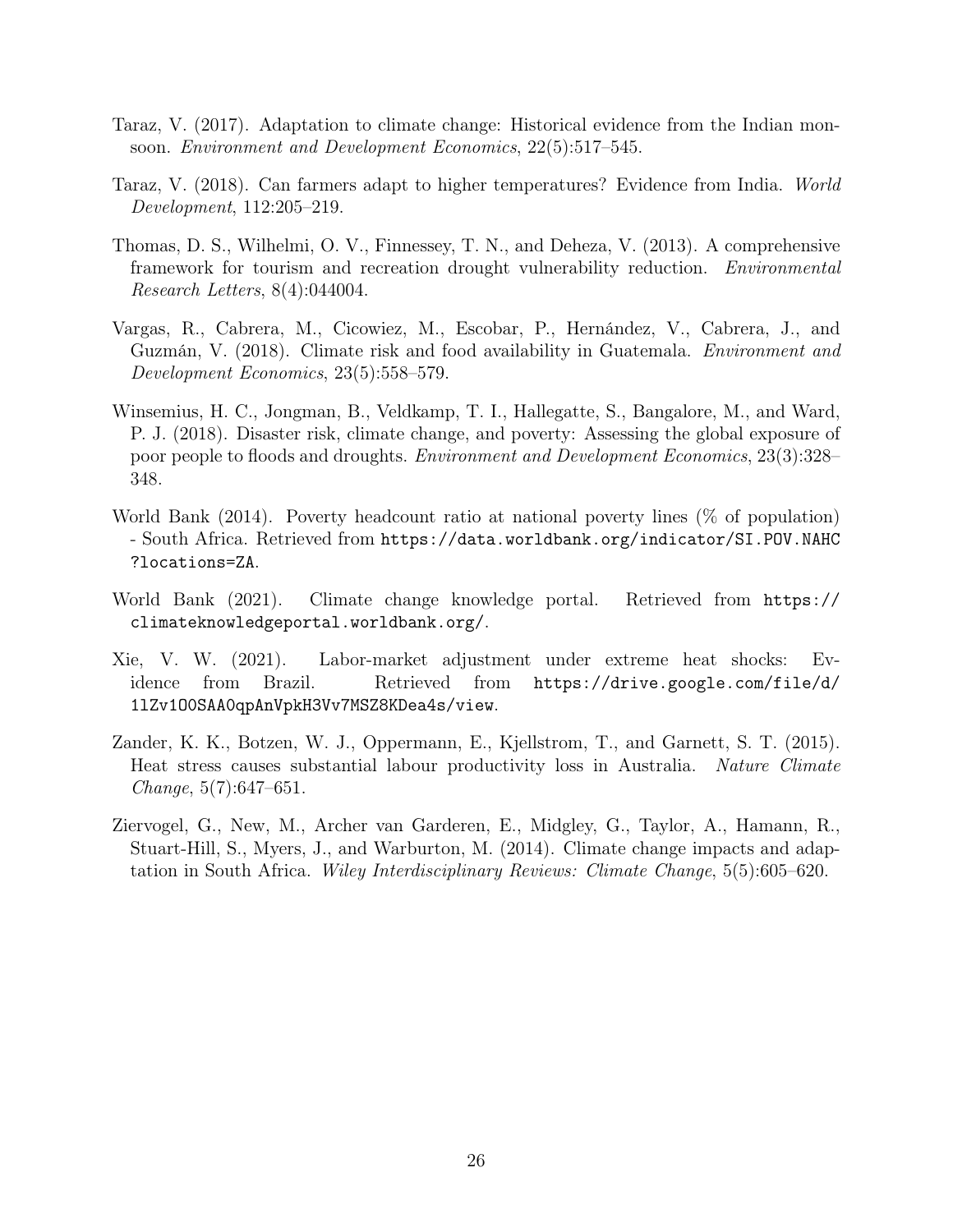# Figures



<span id="page-27-0"></span>Figure 1: Annual average temperature and annual total precipitation for South African districts.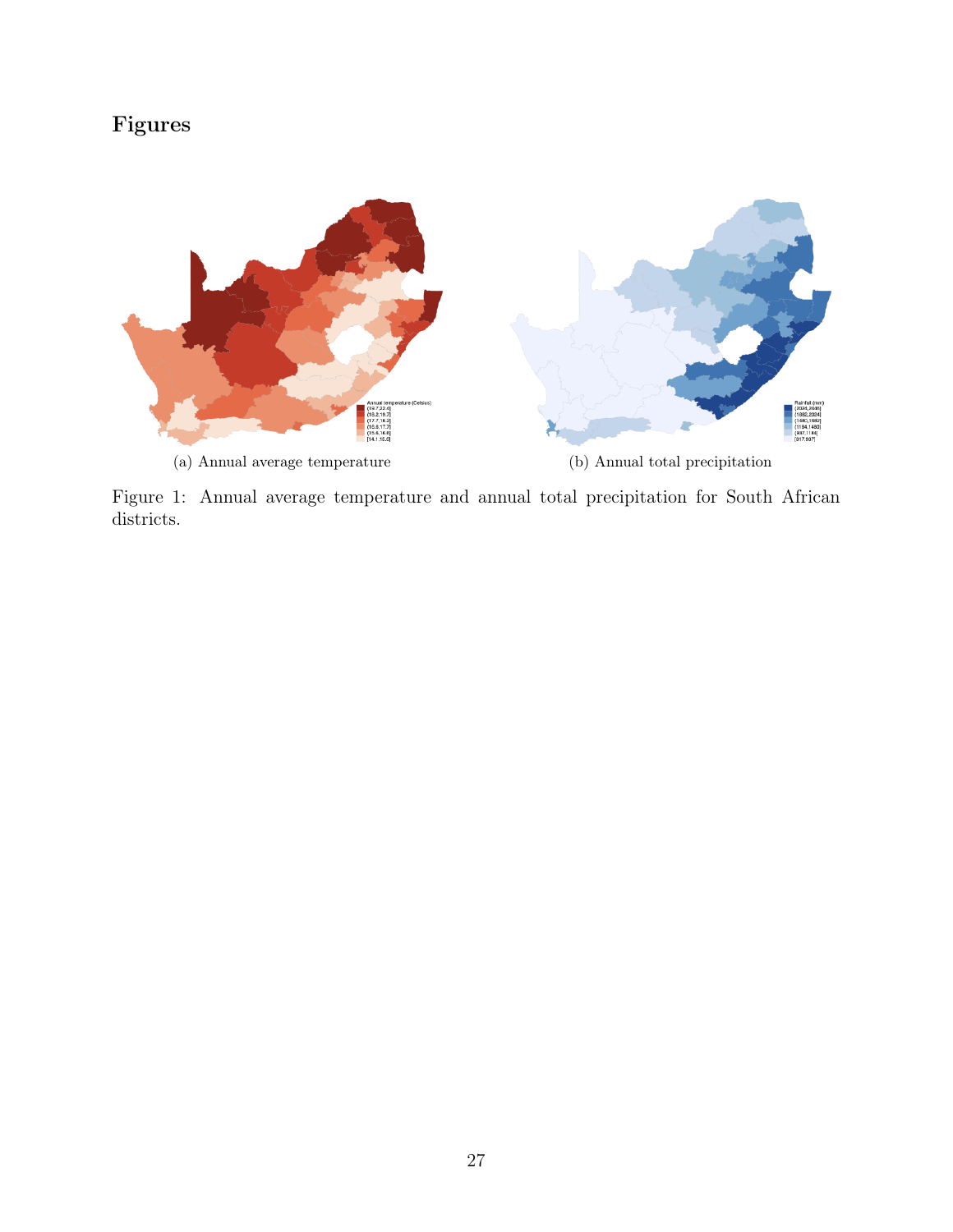## Tables

<span id="page-28-0"></span>

| Panel A: Weather Data                          | Observations | Mean    | Std. Dev. | Min.   | Max.    |
|------------------------------------------------|--------------|---------|-----------|--------|---------|
| Annual average temperature                     | 23831        | 17.51   | 1.91      | 13.40  | 23.04   |
| Annual total precipitation                     | 23831        | 1445.45 | 597.24    | 136.35 | 2981.50 |
| Drought (indicator)                            | 23831        | 0.35    | 0.48      | 0.00   | 1.00    |
| Harmful degree days (28°C threshold)           | 23831        | 259.22  | 226.86    | 13.03  | 1107.27 |
| Harmful degree days $(31^{\circ}$ C threshold) | 23831        | 83.28   | 107.47    | 0.00   | 585.57  |
| Panel B: Employment Data                       | Observations | Mean    | Std. Dev. | Min.   | Max.    |
| Employed                                       | 23831        | 0.71    | 0.45      | 0.00   | 1.00    |
| Unemployed (discouraged)                       | 23831        | 0.05    | 0.22      | 0.00   | 1.00    |
| Unemployed (strict)                            | 23831        | 0.23    | 0.42      | 0.00   | 1.00    |
| Share of workers in agriculture                | 23831        | 0.09    | 0.28      | 0.00   | 1.00    |
| Share of workers in manufacturing              | 23831        | 0.07    | 0.26      | 0.00   | 1.00    |
| Share of workers in services                   | 23831        | 0.47    | 0.50      | 0.00   | 1.00    |
| Weekly hours (primary occupation)              | 16491        | 40.94   | 14.62     | 0.00   | 168.00  |
| Panel C: Demographic Data                      | Observations | Mean    | Std. Dev. | Min.   | Max.    |
| Female                                         | 23831        | 0.54    | 0.50      | 0.00   | 1.00    |
| Completed high school                          | 23831        | 0.40    | 0.49      | 0.00   | 1.00    |
| African                                        | 23831        | 0.78    | 0.42      | 0.00   | 1.00    |
| Asian or Indian                                | 23831        | 0.01    | 0.10      | 0.00   | 1.00    |
| Coloured                                       | 23831        | 0.18    | 0.39      | 0.00   | 1.00    |
| White                                          | 23831        | 0.03    | 0.17      | 0.00   | 1.00    |

Table 1: Descriptive Statistics

Note: The table presents summary statistics for our sample. There are 7,498 different individuals over 9 years across the 52 districts in South Africa. This sample is restricted to those who are of working age and economically active.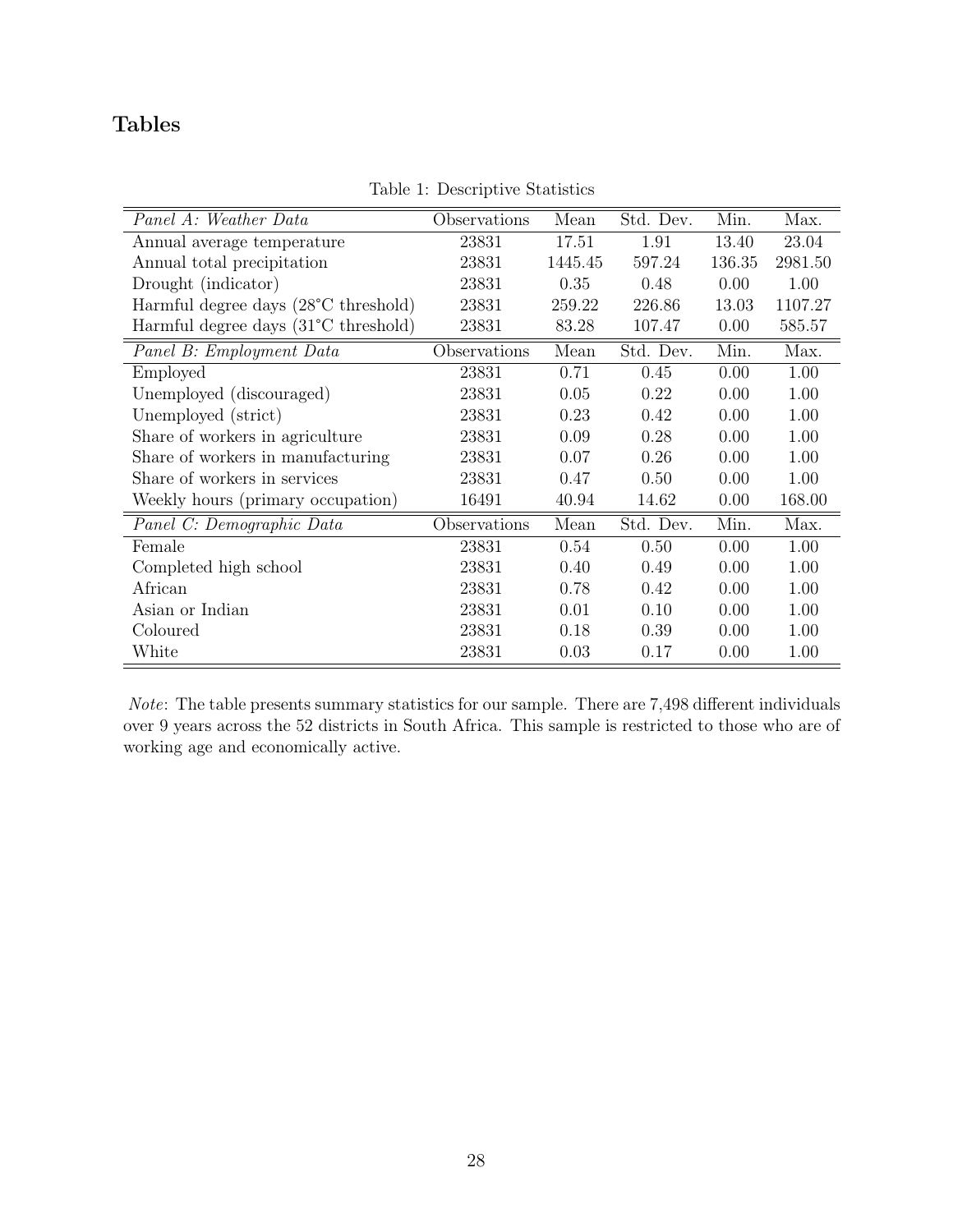| Panel A: Average temperature | (1)         | $\left( 2\right)$ | (3)               | (4)         |
|------------------------------|-------------|-------------------|-------------------|-------------|
|                              | All         | Agriculture       | Manufacturing     | Services    |
| Average temperature          | 0.0134      | $-0.0093$         | 0.0072            | 0.0137      |
|                              | (0.0205)    | (0.0087)          | (0.0076)          | (0.0208)    |
| Drought                      | $-0.0322**$ | 0.0080            | $-0.0035$         | $-0.0294**$ |
|                              | (0.0136)    | (0.0076)          | (0.0066)          | (0.0133)    |
| Observations                 | 23831       | 23831             | 23831             | 23831       |
| $\,R^2$                      | 0.106       | 0.187             | 0.037             | 0.113       |
| Panel B: Degree days (28C)   | (1)         | (2)               | $\left( 3\right)$ | (4)         |
|                              | All         | Agriculture       | Manufacturing     | Services    |
| Degree day $(28)$            | 0.0001      | $-0.0000$         | 0.0000            | 0.0002      |
|                              | (0.0001)    | (0.0000)          | (0.0000)          | (0.0001)    |
| Drought                      | $-0.0336**$ | 0.0067            | $-0.0021$         | $-0.0322**$ |
|                              | (0.0141)    | (0.0076)          | (0.0065)          | (0.0130)    |
| Observations                 | 23831       | 23831             | 23831             | 23831       |
| $R^2$                        | 0.107       | 0.187             | 0.037             | 0.113       |
| Panel C: Degree days (31C)   | (1)         | (2)               | (3)               | (4)         |
|                              | All         | Agriculture       | Manufacturing     | Services    |
| Degree day $(31)$            | 0.0002      | $-0.0000$         | $-0.0001$         | 0.0003      |
|                              | (0.0002)    | (0.0001)          | (0.0001)          | (0.0002)    |
| Drought                      | $-0.0319**$ | 0.0067            | $-0.0009$         | $-0.0309**$ |
|                              | (0.0137)    | (0.0075)          | (0.0063)          | (0.0127)    |
| Observations                 | 23831       | 23831             | 23831             | 23831       |
| $R^2$                        | 0.106       | 0.187             | 0.037             | 0.113       |

<span id="page-29-0"></span>Table 2: The effect of drought on the likelihood of employment in any sector and in specific sectors

Note: In column 1, the dependent variable is a binary variable coding whether an individual has any formal employment or not in the South African economy. In the remaining 3 columns, the dependent variable is the binary variable coding whether an individual's primary employment is in agriculture, manufacturing or services. All columns include district and year fixed effects. All weather variables are defined over the 12 months prior to the month of the particular individual's interview. Drought is defined by rainfall in the bottom 20th percentile for each district. Panel A controls for average temperature, Panels B and C control for degree days with thresholds of 28°C and 31°C, respectively. We restrict our sample to individuals who were successfully interviewed in at least 3 waves, and control for individual characteristics such as gender, race and education level. We present robust standard errors clustered at the district level in parentheses.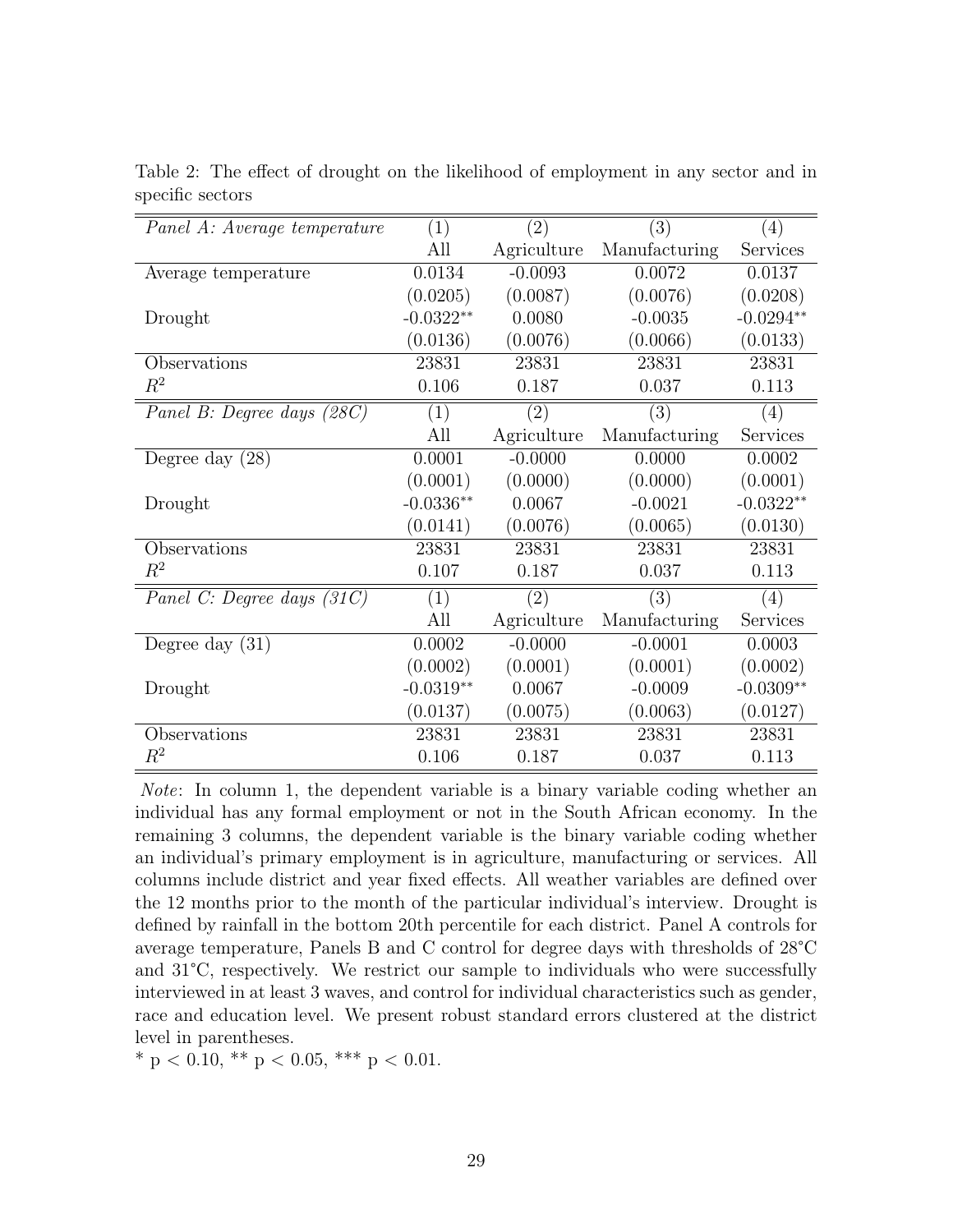<span id="page-30-0"></span>Table 3: The effect of drought on the likelihood of employment: By province's level of tourism dependence

| Panel A: Higher reliance on tourism | (1)          | $\left( 2\right)$ | $\left(3\right)$ | $\left( 4\right)$ |
|-------------------------------------|--------------|-------------------|------------------|-------------------|
|                                     | All          | Agriculture       | Manufacturing    | Services          |
| Average temperature                 | $0.0386**$   | $-0.0135$         | 0.0070           | $0.0512***$       |
|                                     | (0.0170)     | (0.0150)          | (0.0115)         | (0.0164)          |
| Drought                             | $-0.0737***$ | 0.0047            | $-0.0060$        | $-0.0531***$      |
|                                     | (0.0176)     | (0.0139)          | (0.0118)         | (0.0188)          |
| Observations                        | 12660        | 12660             | 12660            | 12660             |
| $R^2$                               | 0.105        | 0.225             | 0.033            | 0.104             |
| Panel B: Lower reliance on tourism  | (1)          | $\left( 2\right)$ | $\left(3\right)$ | (4)               |
|                                     |              |                   |                  |                   |
|                                     | All          | Agriculture       | Manufacturing    | Services          |
| Average temperature                 | 0.0157       | $-0.0017$         | 0.0029           | 0.0049            |
|                                     | (0.0335)     | (0.0119)          | (0.0100)         | (0.0304)          |
| Drought                             | 0.0019       | $-0.0014$         | $-0.0012$        | 0.0027            |
|                                     | (0.0197)     | (0.0094)          | (0.0071)         | (0.0167)          |
| Observations                        | 11171        | 11171             | 11171            | 11171             |

Note: In column 1, the dependent variable is a binary variable coding whether an individual has any formal employment or not in the South African economy. In the remaining 3 columns, the dependent variable is the binary variable coding whether an individual's primary employment is in agriculture, manufacturing or services. All columns include district and year fixed effects. All weather variables are defined over the 12 months prior to the month of the particular individual's interview. Drought is defined by rainfall in the bottom 20th percentile for each district. Panel A looks at individuals in provinces that are more reliant on tourism (Free State, Gauteng, Limpopo, Mpumalanga, and Western Cape), while Panel B looks at individuals in provinces that are relatively less reliant on tourism (Eastern Cape, KwaZulu-Natal, North West, and Northern Cape). Tourism reliant provinces are those provinces whose relative share of annual tourists exceeds their relative share of population. We restrict our sample to individuals who were successfully interviewed in at least 3 waves, and control for individual characteristics such as gender, race and education level. We present robust standard errors clustered at the district level in parentheses.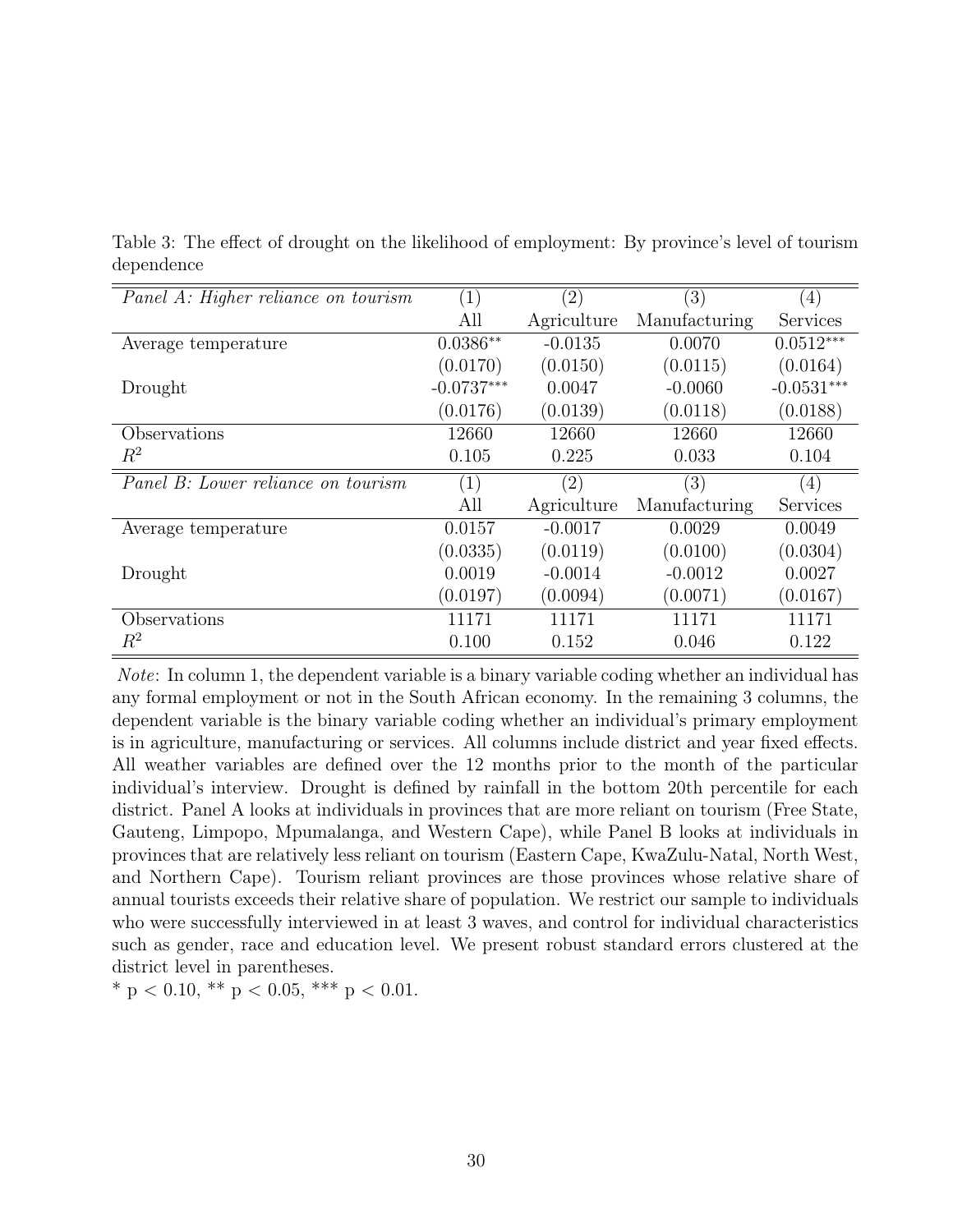<span id="page-31-0"></span>

|                     | $\left(1\right)$ | (2)         | $\left(3\right)$ | $\left(4\right)$ |
|---------------------|------------------|-------------|------------------|------------------|
|                     | All              | Agriculture | Manufacturing    | Services         |
| Average temperature | $-1.9924$        | $-1.8676$   | 0.4411           | $-2.6214*$       |
|                     | (1.2668)         | (2.1821)    | (1.7687)         | (1.3978)         |
| Drought             | 0.7663           | $-0.5599$   | $-2.0549**$      | $1.3234**$       |
|                     | (0.5774)         | (1.6983)    | (0.8645)         | (0.6482)         |
| Observations        | 16491            | 2022        | 1672             | 10880            |
| $R^2$               | 0.073            | 0.121       | 0.107            | 0.076            |

Table 4: The effect of drought on hours of employment

Note: In column 1, the dependent variable is the number of hours worked (in any sector). In the remaining 3 columns, the dependent variable is the number of hours worked in agriculture, manufacturing or services. All columns include district and year fixed effects. All weather variables are defined over the 12 months prior to the month of the particular individual's interview. Drought is defined by rainfall in the bottom 20th percentile for each district. We restrict our sample to individuals who were successfully interviewed in at least 3 waves, and control for individual characteristics such as gender, race and education level. We present robust standard errors clustered at the district level in parentheses.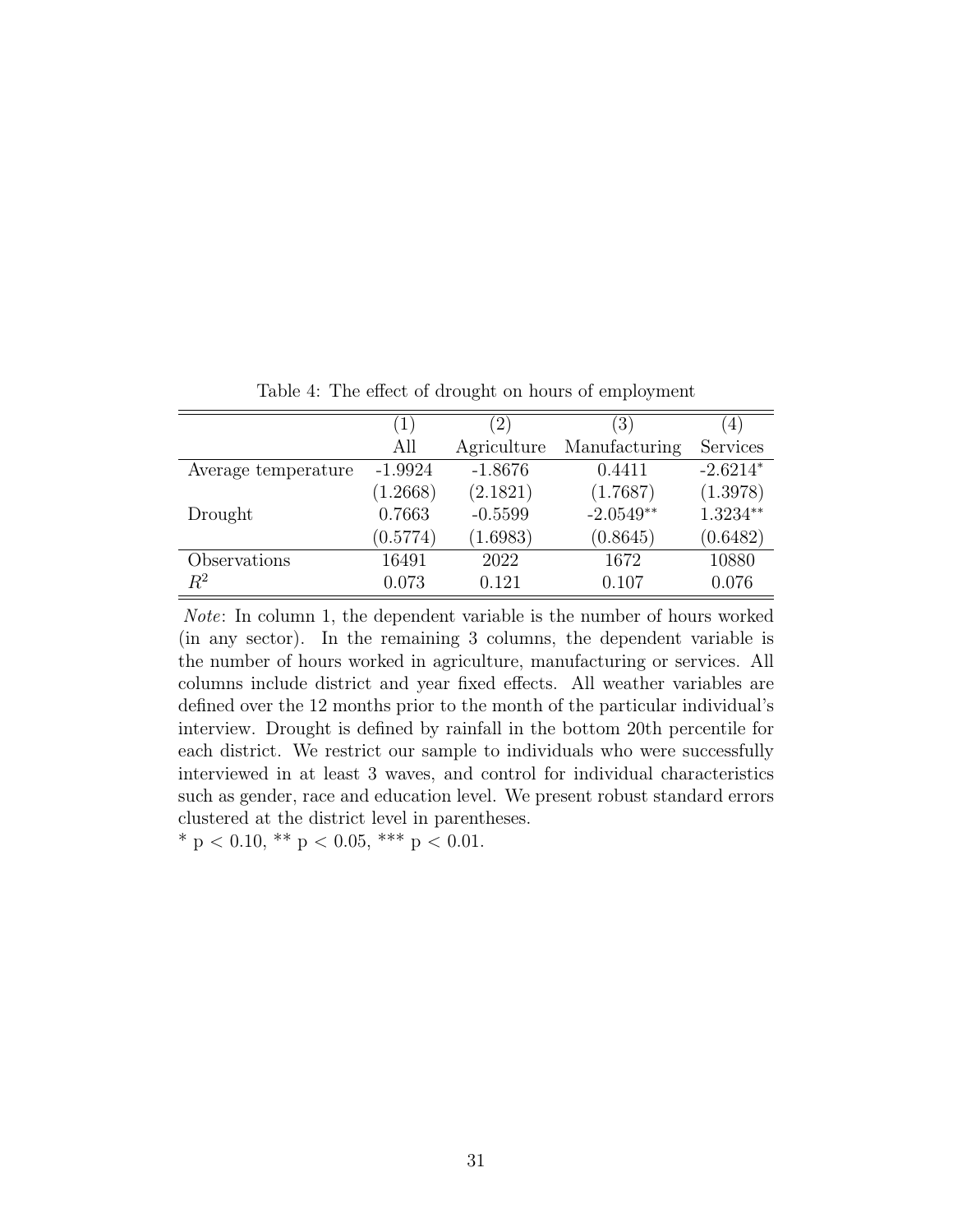| Panel A: Males      | (1)        | $\left( 2\right)$ | $\left( 3\right)$ | (4)         |
|---------------------|------------|-------------------|-------------------|-------------|
|                     | All        | Agriculture       | Manufacturing     | Services    |
| Average temperature | $-0.0004$  | $-0.0139$         | 0.0221            | $-0.0102$   |
|                     | (0.0216)   | (0.0127)          | (0.0146)          | (0.0168)    |
| Drought             | $-0.0263*$ | 0.0056            | $-0.0103$         | $-0.0222$   |
|                     | (0.0136)   | (0.0099)          | (0.0083)          | (0.0153)    |
| Observations        | 10978      | 10978             | 10978             | 10978       |
| $R^2$               | 0.109      | 0.236             | 0.040             | 0.120       |
| Panel B: Females    | (1)        | (2)               | (3)               | (4)         |
|                     | All        | Agriculture       | Manufacturing     | Services    |
| Average temperature | 0.0269     | $-0.0076$         | $-0.0076$         | 0.0424      |
|                     | (0.0270)   | (0.0091)          | (0.0098)          | (0.0297)    |
| Drought             | $-0.0377*$ | 0.0082            | 0.0033            | $-0.0374**$ |
|                     | (0.0199)   | (0.0087)          | (0.0089)          | (0.0184)    |
| Observations        | 12853      | 12853             | 12853             | 12853       |
| $R^2$               | 0.111      | 0.145             | 0.040             | 0.106       |

<span id="page-32-0"></span>Table 5: The effect of drought on the likelihood of employment: By gender

Note: In column 1, the dependent variable is a binary variable coding whether an individual has any formal employment or not in the South African economy. In the remaining 3 columns, the dependent variable is the binary variable coding whether an individual's primary employment is in agriculture, manufacturing or services. All columns include district and year fixed effects. All weather variables are defined over the 12 months prior to the month of the particular individual's interview. Drought is defined by rainfall in the bottom 20th percentile for each district. Panel A looks at men while Panel B looks at women. We restrict our sample to individuals who were successfully interviewed in at least 3 waves, and control for individual characteristics such as race and education level. We present robust standard errors clustered at the district level in parentheses.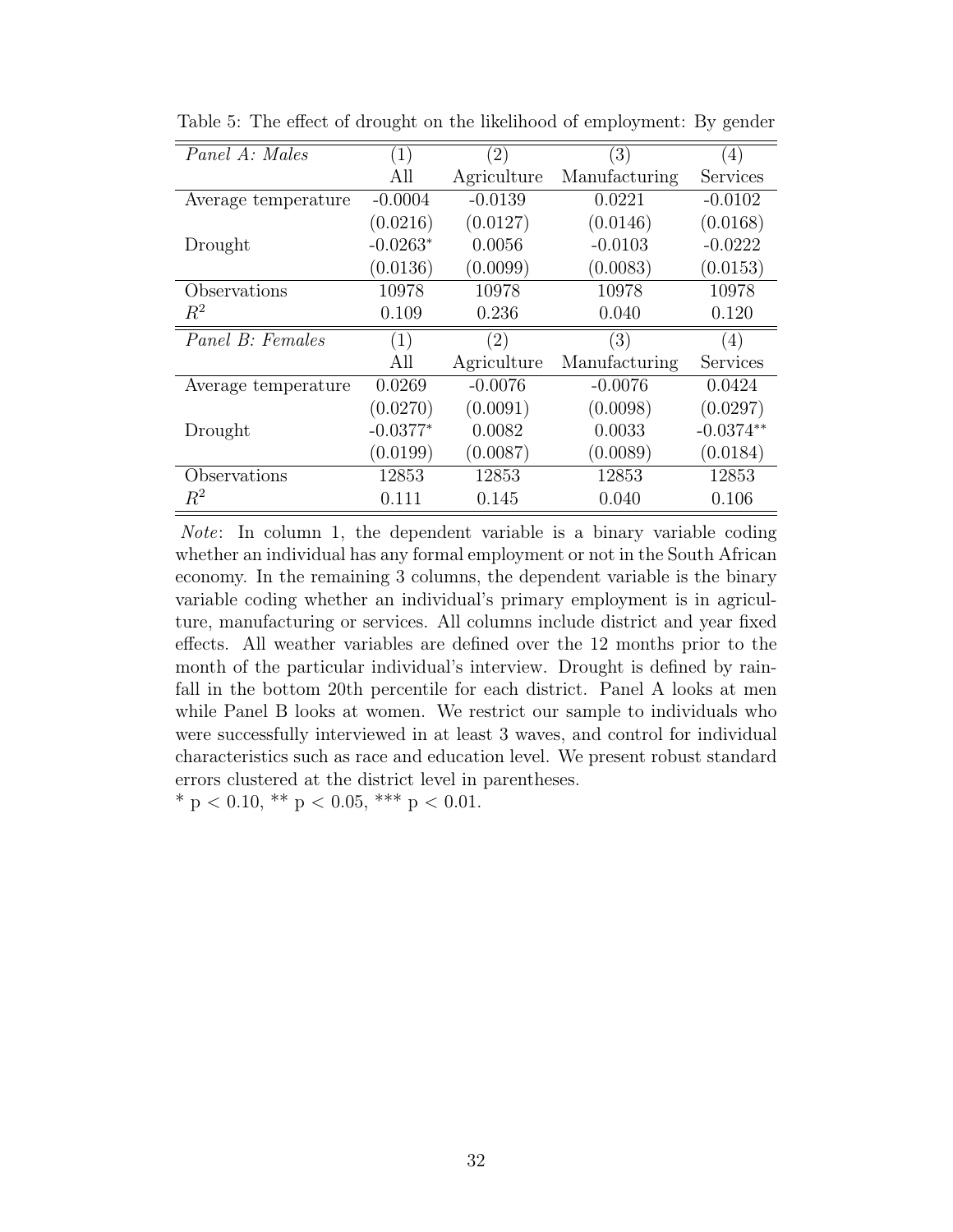<span id="page-33-0"></span>

| Panel A: Completed high school        | $\left( 1\right)$ | $\left( 2\right)$ | (3)           | (4)         |
|---------------------------------------|-------------------|-------------------|---------------|-------------|
|                                       | All               | Agriculture       | Manufacturing | Services    |
| Average temperature                   | 0.0083            | $-0.0105$         | 0.0042        | 0.0294      |
|                                       | (0.0240)          | (0.0083)          | (0.0129)      | (0.0275)    |
| Drought                               | $-0.0281$         | 0.0075            | 0.0094        | $-0.0325$   |
|                                       | (0.0181)          | (0.0076)          | (0.0078)      | (0.0220)    |
| Observations                          | 9535              | 9535              | 9535          | 9535        |
| $R^2$                                 | 0.087             | 0.047             | 0.051         | 0.078       |
| Panel B: Did not complete high school | (1)               | $\left( 2\right)$ | (3)           | (4)         |
|                                       | All               | Agriculture       | Manufacturing | Services    |
| Average temperature                   | 0.0176            | $-0.0070$         | 0.0104        | 0.0034      |
|                                       | (0.0234)          | (0.0117)          | (0.0103)      | (0.0225)    |
| Drought                               | $-0.0385**$       | 0.0053            | $-0.0103$     | $-0.0305**$ |
|                                       | (0.0155)          | (0.0105)          | (0.0088)      | (0.0142)    |
| Observations                          | 14296             | 14296             | 14296         | 14296       |
| $R^2$                                 | 0.112             | 0.211             | 0.044         | 0.077       |

Table 6: The effect of drought on the likelihood of employment: By education level

Note: In column 1, the dependent variable is a binary variable coding whether an individual has any formal employment or not in the South African economy. In the remaining 3 columns, the dependent variable is the binary variable coding whether an individual's primary employment is in agriculture, manufacturing or services. All columns include district and year fixed effects. All weather variables are defined over the 12 months prior to the month of the particular individual's interview. Drought is defined by rainfall in the bottom 20th percentile for each district. Panel A looks at individuals who have completed high school while Panel B looks at individuals who did not complete high school. We restrict our sample to individuals who were successfully interviewed in at least 3 waves, and control for individual characteristics such as gender, race and education level. We present robust standard errors clustered at the district level in parentheses.